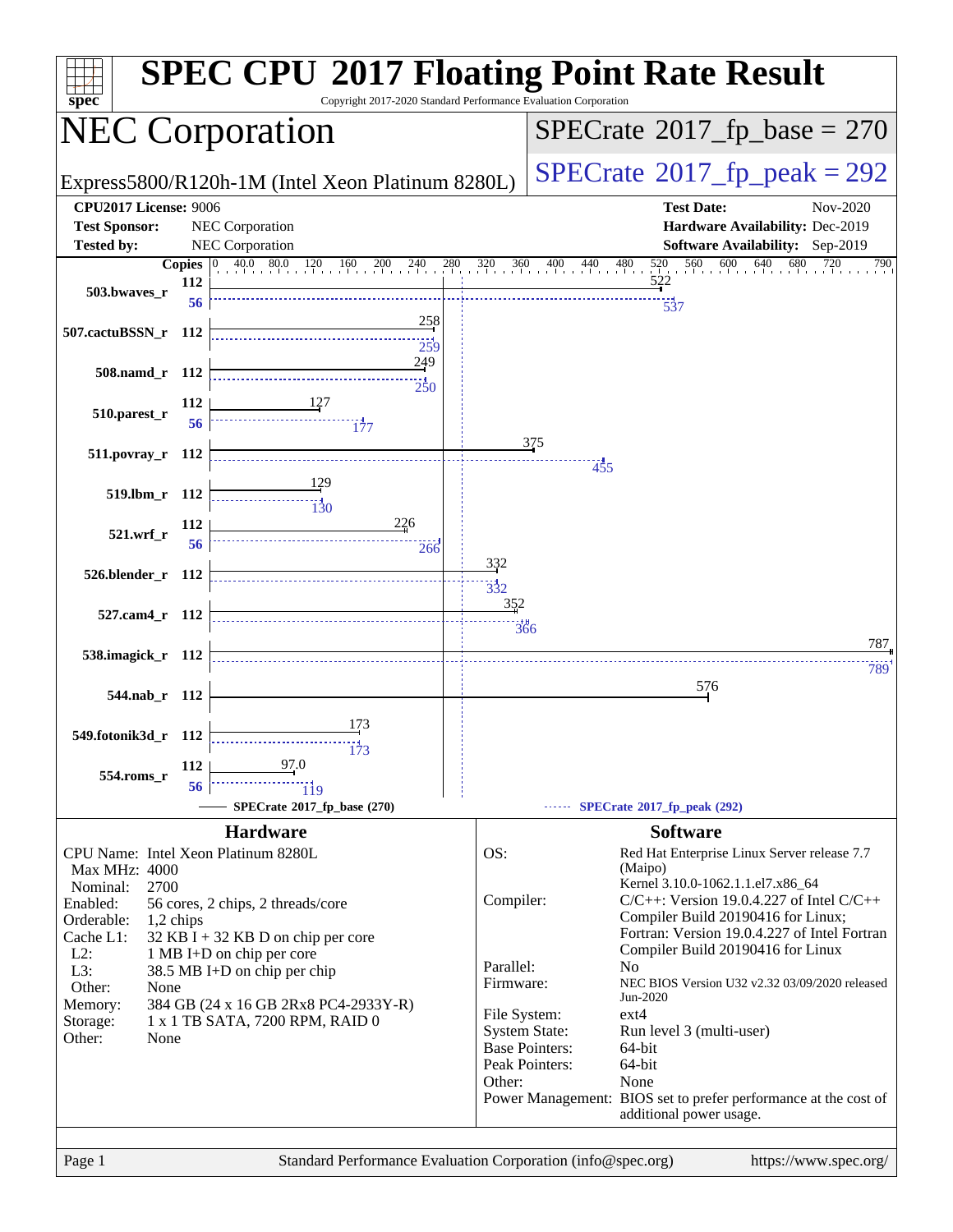

Copyright 2017-2020 Standard Performance Evaluation Corporation

# NEC Corporation

Express5800/R120h-1M (Intel Xeon Platinum 8280L)  $\vert$  [SPECrate](http://www.spec.org/auto/cpu2017/Docs/result-fields.html#SPECrate2017fppeak)®[2017\\_fp\\_peak = 2](http://www.spec.org/auto/cpu2017/Docs/result-fields.html#SPECrate2017fppeak)92

 $SPECTate$ <sup>®</sup>[2017\\_fp\\_base =](http://www.spec.org/auto/cpu2017/Docs/result-fields.html#SPECrate2017fpbase) 270

**[Test Sponsor:](http://www.spec.org/auto/cpu2017/Docs/result-fields.html#TestSponsor)** NEC Corporation **[Hardware Availability:](http://www.spec.org/auto/cpu2017/Docs/result-fields.html#HardwareAvailability)** Dec-2019

**[CPU2017 License:](http://www.spec.org/auto/cpu2017/Docs/result-fields.html#CPU2017License)** 9006 **[Test Date:](http://www.spec.org/auto/cpu2017/Docs/result-fields.html#TestDate)** Nov-2020 **[Tested by:](http://www.spec.org/auto/cpu2017/Docs/result-fields.html#Testedby)** NEC Corporation **[Software Availability:](http://www.spec.org/auto/cpu2017/Docs/result-fields.html#SoftwareAvailability)** Sep-2019

#### **[Results Table](http://www.spec.org/auto/cpu2017/Docs/result-fields.html#ResultsTable)**

|                                  | <b>Base</b>   |                |       |                | <b>Peak</b> |                |       |               |                |              |                |              |                |              |
|----------------------------------|---------------|----------------|-------|----------------|-------------|----------------|-------|---------------|----------------|--------------|----------------|--------------|----------------|--------------|
| <b>Benchmark</b>                 | <b>Copies</b> | <b>Seconds</b> | Ratio | <b>Seconds</b> | Ratio       | <b>Seconds</b> | Ratio | <b>Copies</b> | <b>Seconds</b> | <b>Ratio</b> | <b>Seconds</b> | <b>Ratio</b> | <b>Seconds</b> | <b>Ratio</b> |
| 503.bwayes_r                     | 112           | 2156           | 521   | 2152           | 522         | 2148           | 523   | 56            | 1046           | 537          | 1046           | 537          | 1046           | 537          |
| 507.cactuBSSN r                  | 112           | 549            | 258   | 549            | 258         | 547            | 259   | 112           | 549            | 258          | 548            | 259          | 548            | 259          |
| $508$ .namd $r$                  | 112           | 429            | 248   | 428            | <u>249</u>  | 428            | 249   | 112           | 425            | 250          | 427            | 249          | 426            | 250          |
| 510.parest_r                     | 112           | 2292           | 128   | 2318           | 126         | 2300           | 127   | 56            | 826            | 177          | 829            | 177          | 827            | 177          |
| 511.povray_r                     | 112           | 700            | 374   | 698            | 375         | 698            | 375   | 112           | 575            | 455          | 575            | 455          | 573            | 456          |
| $519$ .lbm $r$                   | 112           | 918            | 129   | 918            | 129         | 918            | 129   | 112           | 910            | 130          | 909            | <b>130</b>   | 909            | 130          |
| $521$ .wrf r                     | 112           | 1099           | 228   | 1112           | 226         | 1113           | 225   | 56            | 473            | 265          | 472            | 266          | 471            | 266          |
| 526.blender r                    | 112           | 514            | 332   | 514            | 332         | 513            | 332   | 112           | 515            | 331          | 513            | <u>332</u>   | 513            | 332          |
| $527$ .cam $4$ r                 | 112           | 556            | 352   | 556            | 352         | 552            | 355   | 112           | 542            | 361          | 532            | 368          | 535            | <b>366</b>   |
| 538.imagick_r                    | 112           | 354            | 787   | 354            | 787         | 353            | 790   | 112           | 353            | 789          | 353            | 789          | 353            | 788          |
| $544$ .nab r                     | 112           | 327            | 577   | 328            | 575         | 327            | 576   | 112           | 327            | 577          | 328            | 575          | 327            | 576          |
| 549.fotonik3d r                  | 112           | 2522           | 173   | 2523           | 173         | 2521           | 173   | 112           | 2521           | 173          | 2521           | 173          | 2520           | 173          |
| $554$ .roms r                    | 112           | 1839           | 96.8  | 1835           | 97.0        | 1823           | 97.6  | 56            | 747            | <b>119</b>   | 749            | 119          | 747            | 119          |
| $SPECrate^{\circ}2017$ fp base = |               |                | 270   |                |             |                |       |               |                |              |                |              |                |              |

**[SPECrate](http://www.spec.org/auto/cpu2017/Docs/result-fields.html#SPECrate2017fppeak)[2017\\_fp\\_peak =](http://www.spec.org/auto/cpu2017/Docs/result-fields.html#SPECrate2017fppeak) 292**

Results appear in the [order in which they were run.](http://www.spec.org/auto/cpu2017/Docs/result-fields.html#RunOrder) Bold underlined text [indicates a median measurement.](http://www.spec.org/auto/cpu2017/Docs/result-fields.html#Median)

#### **[Submit Notes](http://www.spec.org/auto/cpu2017/Docs/result-fields.html#SubmitNotes)**

 The numactl mechanism was used to bind copies to processors. The config file option 'submit' was used to generate numactl commands to bind each copy to a specific processor. For details, please see the config file.

### **[Operating System Notes](http://www.spec.org/auto/cpu2017/Docs/result-fields.html#OperatingSystemNotes)**

Stack size set to unlimited using "ulimit -s unlimited"

### **[Environment Variables Notes](http://www.spec.org/auto/cpu2017/Docs/result-fields.html#EnvironmentVariablesNotes)**

Environment variables set by runcpu before the start of the run: LD LIBRARY PATH = "/home/cpu2017/lib/intel64"

### **[General Notes](http://www.spec.org/auto/cpu2017/Docs/result-fields.html#GeneralNotes)**

 Binaries compiled on a system with 1x Intel Core i9-7900X CPU + 32GB RAM memory using Redhat Enterprise Linux 7.5 Transparent Huge Pages enabled by default Prior to runcpu invocation Filesystem page cache synced and cleared with: sync; echo 3 > /proc/sys/vm/drop caches

**(Continued on next page)**

| Page 2 | Standard Performance Evaluation Corporation (info@spec.org) | https://www.spec.org/ |
|--------|-------------------------------------------------------------|-----------------------|
|        |                                                             |                       |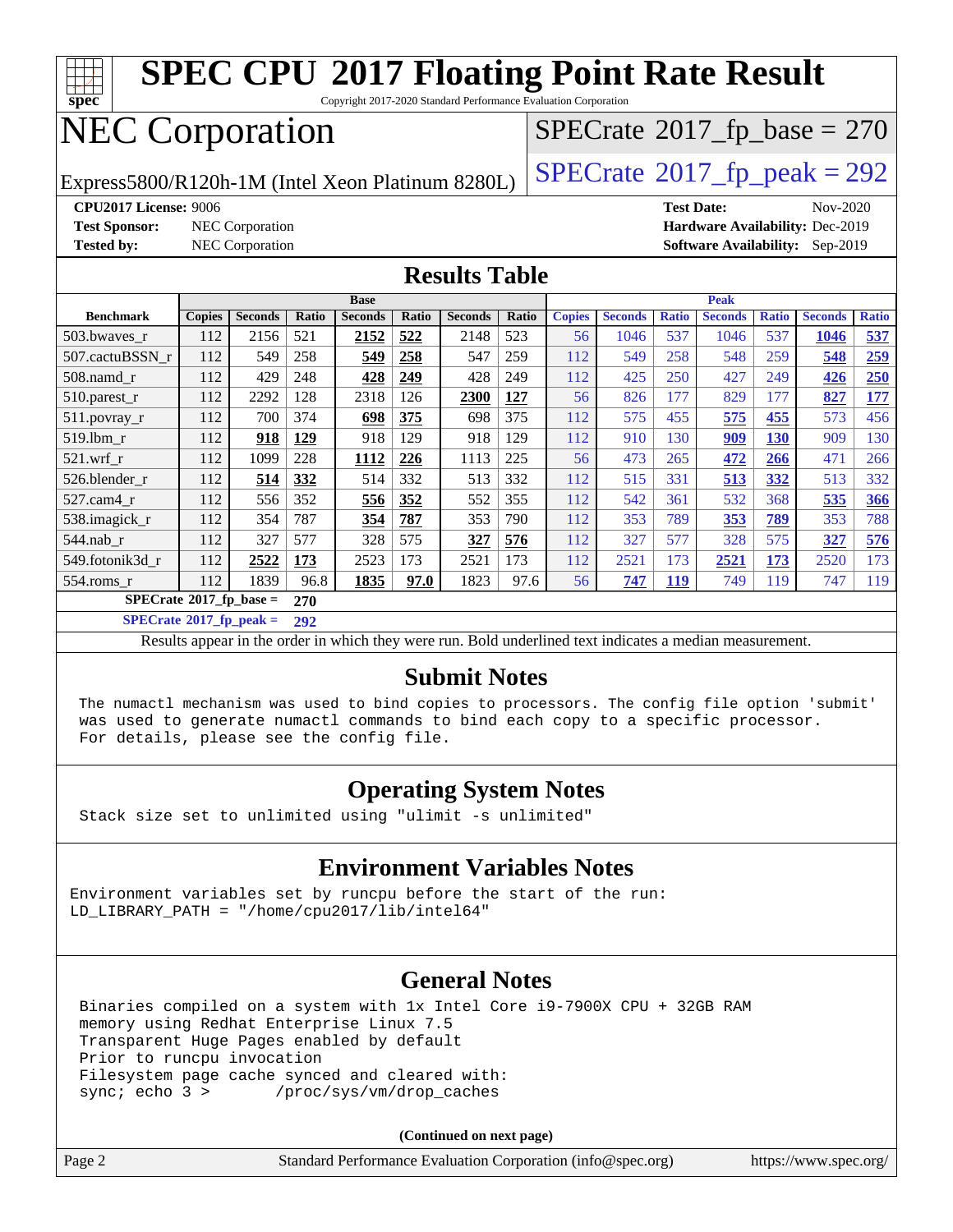

Copyright 2017-2020 Standard Performance Evaluation Corporation

# NEC Corporation

Express5800/R120h-1M (Intel Xeon Platinum 8280L)  $\vert$  [SPECrate](http://www.spec.org/auto/cpu2017/Docs/result-fields.html#SPECrate2017fppeak)®[2017\\_fp\\_peak = 2](http://www.spec.org/auto/cpu2017/Docs/result-fields.html#SPECrate2017fppeak)92

 $SPECTate$ <sup>®</sup>[2017\\_fp\\_base =](http://www.spec.org/auto/cpu2017/Docs/result-fields.html#SPECrate2017fpbase) 270

**[Test Sponsor:](http://www.spec.org/auto/cpu2017/Docs/result-fields.html#TestSponsor)** NEC Corporation **[Hardware Availability:](http://www.spec.org/auto/cpu2017/Docs/result-fields.html#HardwareAvailability)** Dec-2019 **[Tested by:](http://www.spec.org/auto/cpu2017/Docs/result-fields.html#Testedby)** NEC Corporation **[Software Availability:](http://www.spec.org/auto/cpu2017/Docs/result-fields.html#SoftwareAvailability)** Sep-2019

**[CPU2017 License:](http://www.spec.org/auto/cpu2017/Docs/result-fields.html#CPU2017License)** 9006 **[Test Date:](http://www.spec.org/auto/cpu2017/Docs/result-fields.html#TestDate)** Nov-2020

**[General Notes \(Continued\)](http://www.spec.org/auto/cpu2017/Docs/result-fields.html#GeneralNotes)** runcpu command invoked through numactl i.e.: numactl --interleave=all runcpu <etc> NA: The test sponsor attests, as of date of publication, that CVE-2017-5754 (Meltdown) is mitigated in the system as tested and documented. Yes: The test sponsor attests, as of date of publication, that CVE-2017-5753 (Spectre variant 1) is mitigated in the system as tested and documented. Yes: The test sponsor attests, as of date of publication, that CVE-2017-5715 (Spectre variant 2) is mitigated in the system as tested and documented. **[Platform Notes](http://www.spec.org/auto/cpu2017/Docs/result-fields.html#PlatformNotes)** BIOS Settings: Thermal Configuration: Maximum Cooling Workload Profile: General Throughput Compute Memory Patrol Scrubbing: Disabled LLC Dead Line Allocation: Disabled LLC Prefetch: Enabled Enhanced Processor Performance: Enabled Sysinfo program /home/cpu2017/bin/sysinfo Rev: r6365 of 2019-08-21 295195f888a3d7edb1e6e46a485a0011 running on r120h1m Tue Nov 17 18:57:19 2020 SUT (System Under Test) info as seen by some common utilities. For more information on this section, see <https://www.spec.org/cpu2017/Docs/config.html#sysinfo> From /proc/cpuinfo model name : Intel(R) Xeon(R) Platinum 8280L CPU @ 2.70GHz 2 "physical id"s (chips) 112 "processors" cores, siblings (Caution: counting these is hw and system dependent. The following excerpts from /proc/cpuinfo might not be reliable. Use with caution.) cpu cores : 28 siblings : 56 physical 0: cores 0 1 2 3 8 9 10 11 12 13 14 16 17 18 19 20 21 22 24 25 26 27 28 29 30 physical 1: cores 0 1 2 3 8 9 10 11 12 13 14 16 17 18 19 20 21 22 24 25 26 27 28 29 30 From lscpu: Architecture: x86\_64 CPU op-mode(s): 32-bit, 64-bit Byte Order: Little Endian **(Continued on next page)**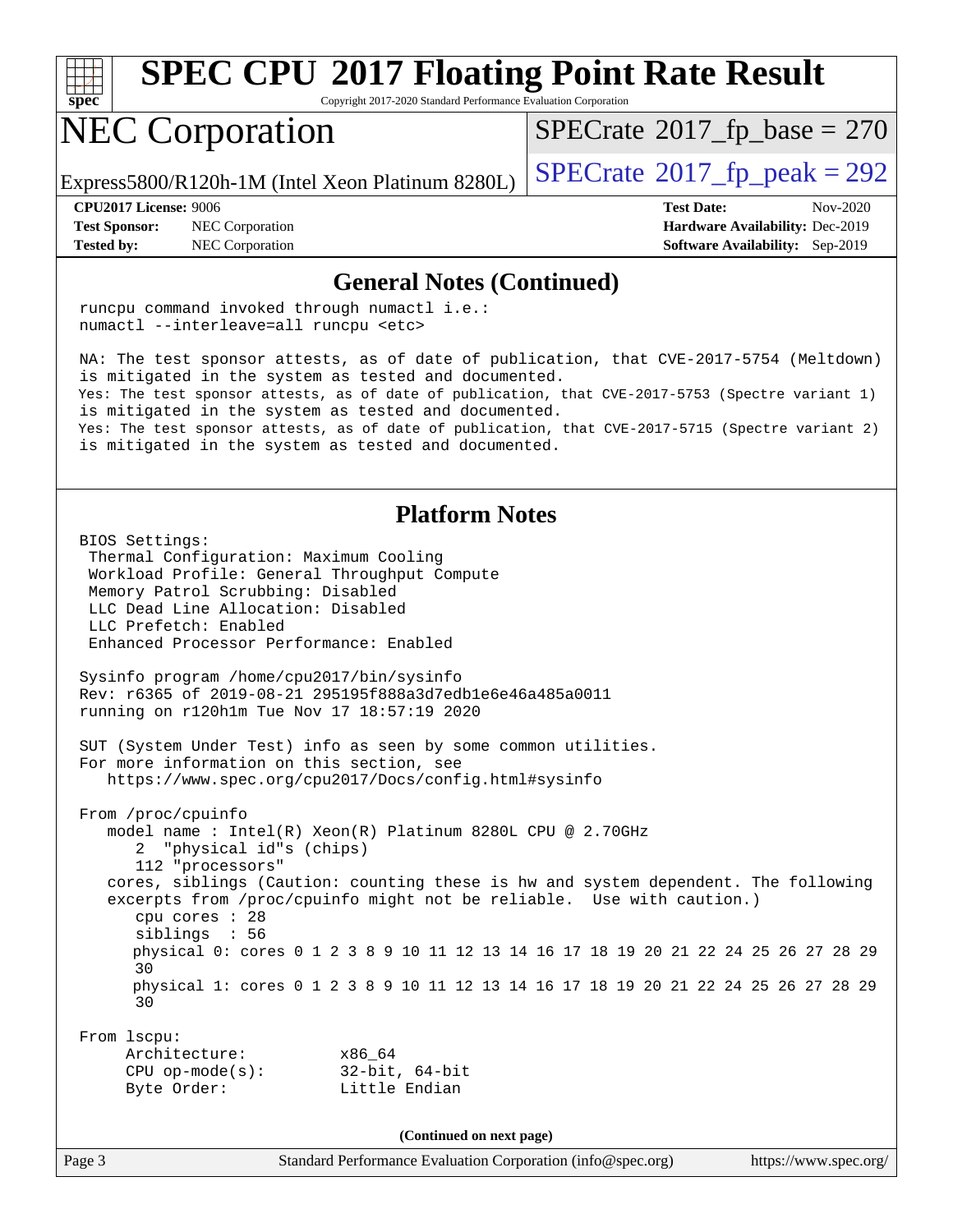

Copyright 2017-2020 Standard Performance Evaluation Corporation

# NEC Corporation

 $SPECrate$ <sup>®</sup>[2017\\_fp\\_base =](http://www.spec.org/auto/cpu2017/Docs/result-fields.html#SPECrate2017fpbase) 270

Express5800/R120h-1M (Intel Xeon Platinum 8280L)  $\left|$  [SPECrate](http://www.spec.org/auto/cpu2017/Docs/result-fields.html#SPECrate2017fppeak)®[2017\\_fp\\_peak = 2](http://www.spec.org/auto/cpu2017/Docs/result-fields.html#SPECrate2017fppeak)92

**[Test Sponsor:](http://www.spec.org/auto/cpu2017/Docs/result-fields.html#TestSponsor)** NEC Corporation **[Hardware Availability:](http://www.spec.org/auto/cpu2017/Docs/result-fields.html#HardwareAvailability)** Dec-2019 **[Tested by:](http://www.spec.org/auto/cpu2017/Docs/result-fields.html#Testedby)** NEC Corporation **[Software Availability:](http://www.spec.org/auto/cpu2017/Docs/result-fields.html#SoftwareAvailability)** Sep-2019

**[CPU2017 License:](http://www.spec.org/auto/cpu2017/Docs/result-fields.html#CPU2017License)** 9006 **[Test Date:](http://www.spec.org/auto/cpu2017/Docs/result-fields.html#TestDate)** Nov-2020

#### **[Platform Notes \(Continued\)](http://www.spec.org/auto/cpu2017/Docs/result-fields.html#PlatformNotes)**

| (Continued on next page)                                                                                                                                                                                                                                                   |                                                                                                                                                                                                                                                                                                                                                                                                                                                                                                                                                                                                                                                                                                                                                                                                                                                                                                                                                                                                                                                                                                                                                           |  |  |  |  |
|----------------------------------------------------------------------------------------------------------------------------------------------------------------------------------------------------------------------------------------------------------------------------|-----------------------------------------------------------------------------------------------------------------------------------------------------------------------------------------------------------------------------------------------------------------------------------------------------------------------------------------------------------------------------------------------------------------------------------------------------------------------------------------------------------------------------------------------------------------------------------------------------------------------------------------------------------------------------------------------------------------------------------------------------------------------------------------------------------------------------------------------------------------------------------------------------------------------------------------------------------------------------------------------------------------------------------------------------------------------------------------------------------------------------------------------------------|--|--|--|--|
| physical chip.<br>$available: 4 nodes (0-3)$<br>node 0 size: 97960 MB<br>node 0 free: 95511 MB<br>81 82 83<br>node 1 size: 98304 MB                                                                                                                                        | node 0 cpus: 0 1 2 3 4 5 6 7 8 9 10 11 12 13 56 57 58 59 60 61 62 63 64 65 66 67 68 69<br>node 1 cpus: 14 15 16 17 18 19 20 21 22 23 24 25 26 27 70 71 72 73 74 75 76 77 78 79 80                                                                                                                                                                                                                                                                                                                                                                                                                                                                                                                                                                                                                                                                                                                                                                                                                                                                                                                                                                         |  |  |  |  |
| cache size : 39424 KB                                                                                                                                                                                                                                                      | From numactl --hardware WARNING: a numactl 'node' might or might not correspond to a                                                                                                                                                                                                                                                                                                                                                                                                                                                                                                                                                                                                                                                                                                                                                                                                                                                                                                                                                                                                                                                                      |  |  |  |  |
| /proc/cpuinfo cache data                                                                                                                                                                                                                                                   |                                                                                                                                                                                                                                                                                                                                                                                                                                                                                                                                                                                                                                                                                                                                                                                                                                                                                                                                                                                                                                                                                                                                                           |  |  |  |  |
| Model name:<br>Stepping:<br>CPU MHz:<br>BogoMIPS:<br>Virtualization:<br>L1d cache:<br>Lli cache:<br>$L2$ cache:<br>L3 cache:<br>NUMA node0 CPU(s):<br>NUMA $node1$ $CPU(s):$<br>NUMA $node2$ $CPU(s)$ :<br>NUMA $node3$ $CPU(s):$<br>Flags:<br>flush_l1d arch_capabilities | $Intel(R) Xeon(R) Platinum 8280L CPU @ 2.70GHz$<br>6<br>2700.000<br>5400.00<br>$VT - x$<br>32K<br>32K<br>1024K<br>39424K<br>$0 - 13, 56 - 69$<br>$14 - 27, 70 - 83$<br>$28 - 41, 84 - 97$<br>$42 - 55, 98 - 111$<br>fpu vme de pse tsc msr pae mce cx8 apic sep mtrr pge mca cmov<br>pat pse36 clflush dts acpi mmx fxsr sse sse2 ss ht tm pbe syscall nx pdpelgb rdtscp<br>lm constant_tsc art arch_perfmon pebs bts rep_good nopl xtopology nonstop_tsc<br>aperfmperf eagerfpu pni pclmulqdq dtes64 monitor ds_cpl vmx smx est tm2 ssse3 sdbg<br>fma cx16 xtpr pdcm pcid dca sse4_1 sse4_2 x2apic movbe popcnt tsc_deadline_timer aes<br>xsave avx f16c rdrand lahf_lm abm 3dnowprefetch epb cat_13 cdp_13 invpcid_single<br>intel_ppin intel_pt ssbd mba ibrs ibpb stibp ibrs_enhanced tpr_shadow vnmi<br>flexpriority ept vpid fsgsbase tsc_adjust bmil hle avx2 smep bmi2 erms invpcid rtm<br>cqm mpx rdt_a avx512f avx512dq rdseed adx smap clflushopt clwb avx512cd avx512bw<br>avx512vl xsaveopt xsavec xgetbvl cqm_llc cqm_occup_llc cqm_mbm_total cqm_mbm_local<br>dtherm ida arat pln pts pku ospke avx512_vnni md_clear spec_ctrl intel_stibp |  |  |  |  |
| Vendor ID:<br>CPU family:<br>Model:                                                                                                                                                                                                                                        | GenuineIntel<br>6<br>85                                                                                                                                                                                                                                                                                                                                                                                                                                                                                                                                                                                                                                                                                                                                                                                                                                                                                                                                                                                                                                                                                                                                   |  |  |  |  |
| Core(s) per socket:<br>Socket(s):<br>NUMA $node(s):$                                                                                                                                                                                                                       | 28<br>2<br>4                                                                                                                                                                                                                                                                                                                                                                                                                                                                                                                                                                                                                                                                                                                                                                                                                                                                                                                                                                                                                                                                                                                                              |  |  |  |  |
| CPU(s):<br>On-line $CPU(s)$ list:<br>Thread( $s$ ) per core:                                                                                                                                                                                                               | 112<br>$0 - 111$<br>2                                                                                                                                                                                                                                                                                                                                                                                                                                                                                                                                                                                                                                                                                                                                                                                                                                                                                                                                                                                                                                                                                                                                     |  |  |  |  |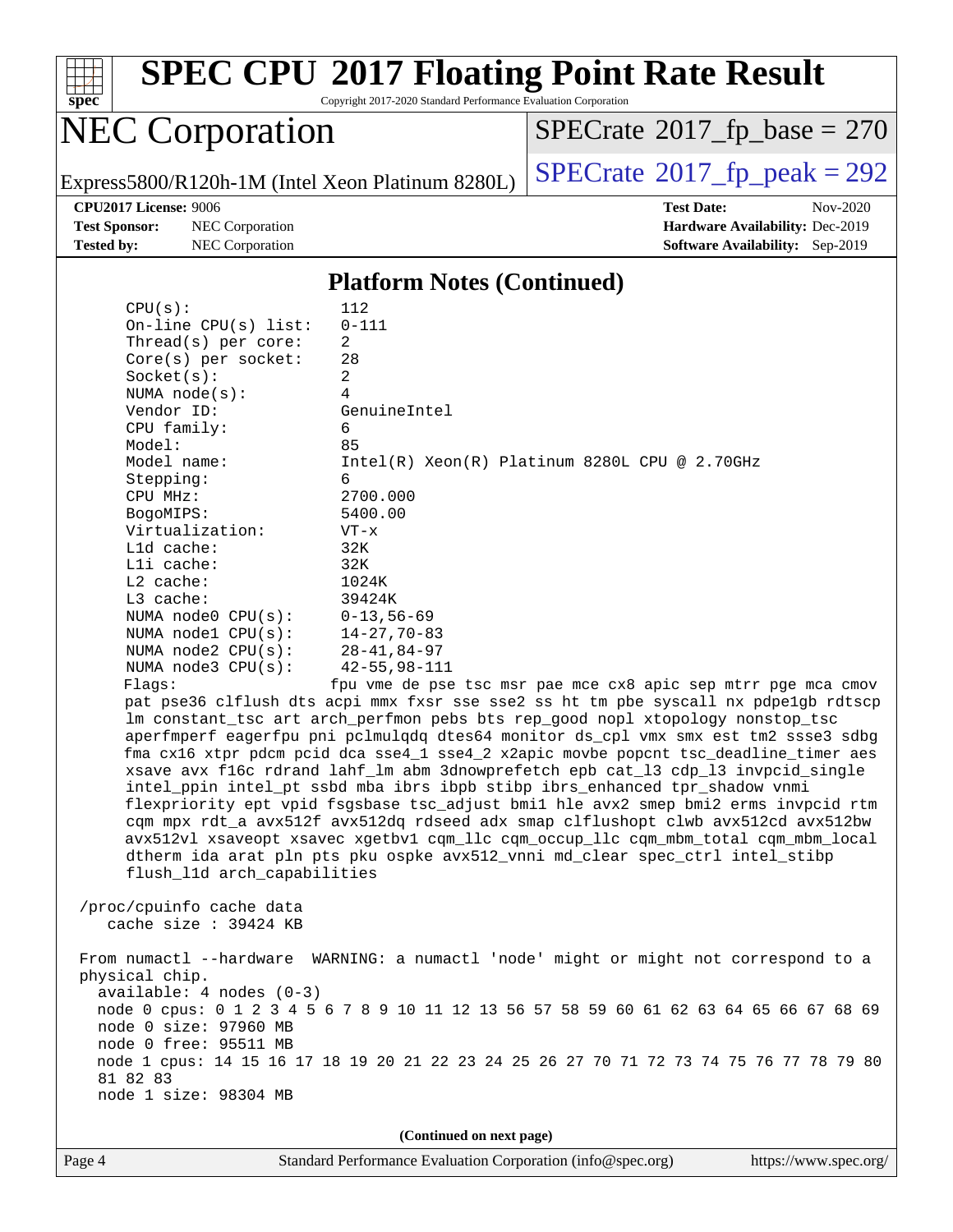| <b>SPEC CPU®2017 Floating Point Rate Result</b><br>Spec<br>Copyright 2017-2020 Standard Performance Evaluation Corporation                                                                                                                                                                                                                                                                                                                                                                                                                                                                                                                                                                                                                                                                                                                                                                                                                                                                                                                                                                                                                                                                                                                                                                    |                                                                       |  |  |  |  |  |
|-----------------------------------------------------------------------------------------------------------------------------------------------------------------------------------------------------------------------------------------------------------------------------------------------------------------------------------------------------------------------------------------------------------------------------------------------------------------------------------------------------------------------------------------------------------------------------------------------------------------------------------------------------------------------------------------------------------------------------------------------------------------------------------------------------------------------------------------------------------------------------------------------------------------------------------------------------------------------------------------------------------------------------------------------------------------------------------------------------------------------------------------------------------------------------------------------------------------------------------------------------------------------------------------------|-----------------------------------------------------------------------|--|--|--|--|--|
| <b>NEC Corporation</b>                                                                                                                                                                                                                                                                                                                                                                                                                                                                                                                                                                                                                                                                                                                                                                                                                                                                                                                                                                                                                                                                                                                                                                                                                                                                        | $SPECrate^{\circ}2017$ _fp_base = 270                                 |  |  |  |  |  |
| Express5800/R120h-1M (Intel Xeon Platinum 8280L)                                                                                                                                                                                                                                                                                                                                                                                                                                                                                                                                                                                                                                                                                                                                                                                                                                                                                                                                                                                                                                                                                                                                                                                                                                              | $SPECTate^{\circ}2017$ _fp_peak = 292                                 |  |  |  |  |  |
| <b>CPU2017 License: 9006</b>                                                                                                                                                                                                                                                                                                                                                                                                                                                                                                                                                                                                                                                                                                                                                                                                                                                                                                                                                                                                                                                                                                                                                                                                                                                                  | <b>Test Date:</b><br>Nov-2020                                         |  |  |  |  |  |
| <b>Test Sponsor:</b><br>NEC Corporation<br><b>Tested by:</b><br>NEC Corporation                                                                                                                                                                                                                                                                                                                                                                                                                                                                                                                                                                                                                                                                                                                                                                                                                                                                                                                                                                                                                                                                                                                                                                                                               | Hardware Availability: Dec-2019<br>Software Availability: Sep-2019    |  |  |  |  |  |
|                                                                                                                                                                                                                                                                                                                                                                                                                                                                                                                                                                                                                                                                                                                                                                                                                                                                                                                                                                                                                                                                                                                                                                                                                                                                                               |                                                                       |  |  |  |  |  |
| <b>Platform Notes (Continued)</b><br>node 1 free: 95969 MB<br>node 2 cpus: 28 29 30 31 32 33 34 35 36 37 38 39 40 41 84 85 86 87 88 89 90 91 92 93 94<br>95 96 97<br>node 2 size: 98304 MB<br>node 2 free: 95943 MB<br>node 3 cpus: 42 43 44 45 46 47 48 49 50 51 52 53 54 55 98 99 100 101 102 103 104 105<br>106 107 108 109 110 111<br>node 3 size: 98303 MB<br>node 3 free: 95919 MB<br>node distances:<br>node<br>$\mathbf{1}$<br>2<br>0<br>3<br>0:<br>10<br>21<br>21<br>21<br>21 21<br>1:<br>21<br>10<br>2:<br>21<br>21<br>10<br>21<br>3:<br>21<br>21<br>21<br>10<br>From /proc/meminfo<br>MemTotal:<br>395911432 kB<br>HugePages_Total:<br>0<br>Hugepagesize:<br>2048 kB<br>From /etc/*release* /etc/*version*<br>os-release:<br>NAME="Red Hat Enterprise Linux Server"<br>VERSION="7.7 (Maipo)"<br>ID="rhel"<br>ID_LIKE="fedora"<br>VARIANT="Server"<br>VARIANT_ID="server"<br>VERSION_ID="7.7"<br>PRETTY_NAME="Red Hat Enterprise Linux Server 7.7 (Maipo)"<br>redhat-release: Red Hat Enterprise Linux Server release 7.7 (Maipo)<br>system-release: Red Hat Enterprise Linux Server release 7.7 (Maipo)<br>system-release-cpe: cpe:/o:redhat:enterprise_linux:7.7:ga:server<br>uname $-a$ :<br>Linux r120h1m 3.10.0-1062.1.1.el7.x86_64 #1 SMP Tue Aug 13 18:39:59 UTC 2019 x86_64 |                                                                       |  |  |  |  |  |
| Kernel self-reported vulnerability status:                                                                                                                                                                                                                                                                                                                                                                                                                                                                                                                                                                                                                                                                                                                                                                                                                                                                                                                                                                                                                                                                                                                                                                                                                                                    |                                                                       |  |  |  |  |  |
| CVE-2018-3620 (L1 Terminal Fault):<br>Microarchitectural Data Sampling:<br>CVE-2017-5754 (Meltdown):<br>CVE-2018-3639 (Speculative Store Bypass): Mitigation: Speculative Store Bypass disabled                                                                                                                                                                                                                                                                                                                                                                                                                                                                                                                                                                                                                                                                                                                                                                                                                                                                                                                                                                                                                                                                                               | Not affected<br>Not affected<br>Not affected<br>via prctl and seccomp |  |  |  |  |  |
| CVE-2017-5753 (Spectre variant 1):                                                                                                                                                                                                                                                                                                                                                                                                                                                                                                                                                                                                                                                                                                                                                                                                                                                                                                                                                                                                                                                                                                                                                                                                                                                            | Mitigation: Load fences, usercopy/swapgs                              |  |  |  |  |  |
| (Continued on next page)                                                                                                                                                                                                                                                                                                                                                                                                                                                                                                                                                                                                                                                                                                                                                                                                                                                                                                                                                                                                                                                                                                                                                                                                                                                                      |                                                                       |  |  |  |  |  |

Page 5 Standard Performance Evaluation Corporation [\(info@spec.org\)](mailto:info@spec.org) <https://www.spec.org/>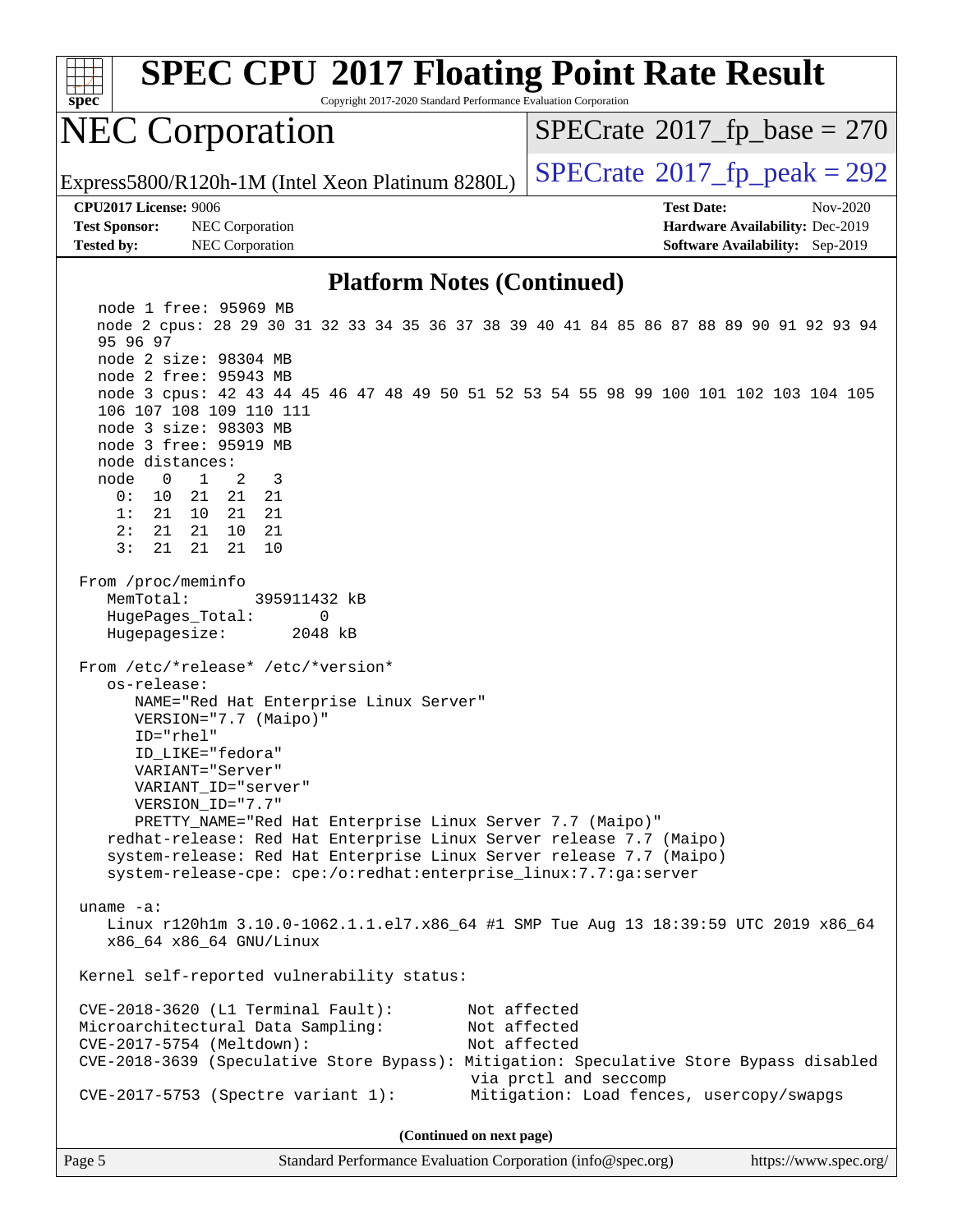

Copyright 2017-2020 Standard Performance Evaluation Corporation

# NEC Corporation

 $SPECTate$ <sup>®</sup>[2017\\_fp\\_base =](http://www.spec.org/auto/cpu2017/Docs/result-fields.html#SPECrate2017fpbase) 270

Express5800/R120h-1M (Intel Xeon Platinum 8280L)  $\vert$  [SPECrate](http://www.spec.org/auto/cpu2017/Docs/result-fields.html#SPECrate2017fppeak)®[2017\\_fp\\_peak = 2](http://www.spec.org/auto/cpu2017/Docs/result-fields.html#SPECrate2017fppeak)92

barriers and \_\_user pointer sanitization

**[Tested by:](http://www.spec.org/auto/cpu2017/Docs/result-fields.html#Testedby)** NEC Corporation **[Software Availability:](http://www.spec.org/auto/cpu2017/Docs/result-fields.html#SoftwareAvailability)** Sep-2019

**[CPU2017 License:](http://www.spec.org/auto/cpu2017/Docs/result-fields.html#CPU2017License)** 9006 **[Test Date:](http://www.spec.org/auto/cpu2017/Docs/result-fields.html#TestDate)** Nov-2020 **[Test Sponsor:](http://www.spec.org/auto/cpu2017/Docs/result-fields.html#TestSponsor)** NEC Corporation **[Hardware Availability:](http://www.spec.org/auto/cpu2017/Docs/result-fields.html#HardwareAvailability)** Dec-2019

#### **[Platform Notes \(Continued\)](http://www.spec.org/auto/cpu2017/Docs/result-fields.html#PlatformNotes)**

CVE-2017-5715 (Spectre variant 2): Mitigation: Full retpoline, IBPB

run-level 3 Nov 17 18:51

 SPEC is set to: /home/cpu2017 Filesystem Type Size Used Avail Use% Mounted on /dev/sda3 ext4 908G 255G 608G 30% /

 From /sys/devices/virtual/dmi/id BIOS: NEC U32 03/09/2020 Vendor: NEC Product: Express5800/R120h-1M Serial: JPN0084094

 Additional information from dmidecode follows. WARNING: Use caution when you interpret this section. The 'dmidecode' program reads system data which is "intended to allow hardware to be accurately determined", but the intent may not be met, as there are frequent changes to hardware, firmware, and the "DMTF SMBIOS" standard. Memory:

24x HPE P03050-091 16 GB 2 rank 2933

(End of data from sysinfo program)

#### **[Compiler Version Notes](http://www.spec.org/auto/cpu2017/Docs/result-fields.html#CompilerVersionNotes)**

| Page 6      | Standard Performance Evaluation Corporation (info@spec.org)                                                                                                                          | https://www.spec.org/ |
|-------------|--------------------------------------------------------------------------------------------------------------------------------------------------------------------------------------|-----------------------|
|             | (Continued on next page)                                                                                                                                                             |                       |
| $C++$ , $C$ | 511. povray r(base, peak) 526. blender r(base, peak)<br>_____________________________                                                                                                |                       |
|             | Intel(R) $C++$ Intel(R) 64 Compiler for applications running on Intel(R) 64,<br>Version 19.0.4.227 Build 20190416<br>Copyright (C) 1985-2019 Intel Corporation. All rights reserved. |                       |
| $C++$       | 508.namd_r(base, peak) 510.parest_r(base, peak)                                                                                                                                      |                       |
|             | Intel(R) C Intel(R) 64 Compiler for applications running on Intel(R) 64,<br>Version 19.0.4.227 Build 20190416<br>Copyright (C) 1985-2019 Intel Corporation. All rights reserved.     |                       |
| C           | 519.1bm_r(base, peak) 538.imagick_r(base, peak)<br>$544$ .nab $r$ (base, peak)                                                                                                       |                       |
|             |                                                                                                                                                                                      |                       |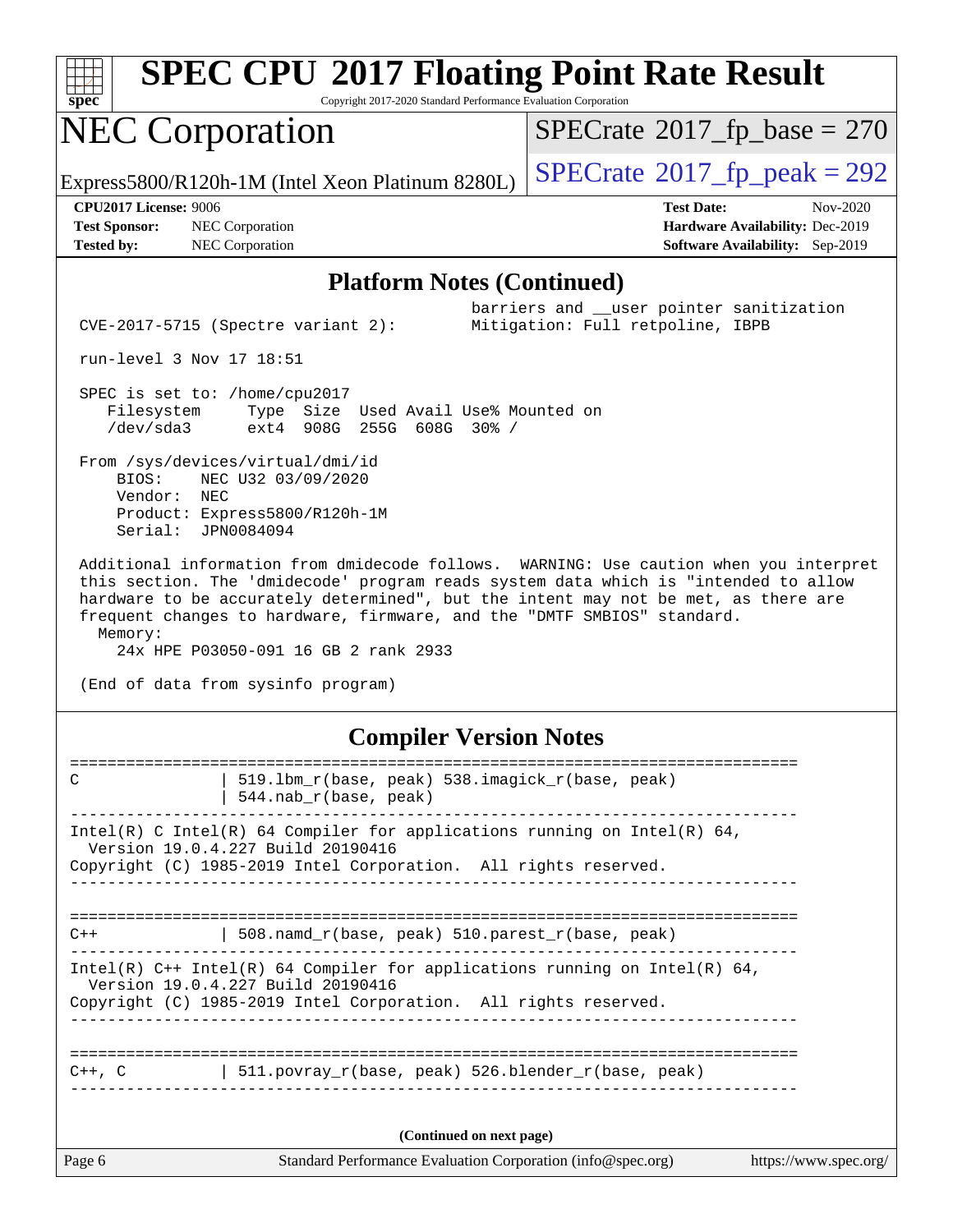

Copyright 2017-2020 Standard Performance Evaluation Corporation

# NEC Corporation

 $SPECTate$ <sup>®</sup>[2017\\_fp\\_base =](http://www.spec.org/auto/cpu2017/Docs/result-fields.html#SPECrate2017fpbase) 270

Express5800/R120h-1M (Intel Xeon Platinum 8280L)  $\left|$  [SPECrate](http://www.spec.org/auto/cpu2017/Docs/result-fields.html#SPECrate2017fppeak)®[2017\\_fp\\_peak = 2](http://www.spec.org/auto/cpu2017/Docs/result-fields.html#SPECrate2017fppeak)92

**[Test Sponsor:](http://www.spec.org/auto/cpu2017/Docs/result-fields.html#TestSponsor)** NEC Corporation **[Hardware Availability:](http://www.spec.org/auto/cpu2017/Docs/result-fields.html#HardwareAvailability)** Dec-2019 **[Tested by:](http://www.spec.org/auto/cpu2017/Docs/result-fields.html#Testedby)** NEC Corporation **[Software Availability:](http://www.spec.org/auto/cpu2017/Docs/result-fields.html#SoftwareAvailability)** Sep-2019

**[CPU2017 License:](http://www.spec.org/auto/cpu2017/Docs/result-fields.html#CPU2017License)** 9006 **[Test Date:](http://www.spec.org/auto/cpu2017/Docs/result-fields.html#TestDate)** Nov-2020

### **[Compiler Version Notes \(Continued\)](http://www.spec.org/auto/cpu2017/Docs/result-fields.html#CompilerVersionNotes)**

Intel(R) C++ Intel(R) 64 Compiler for applications running on Intel(R)  $64$ , Version 19.0.4.227 Build 20190416 Copyright (C) 1985-2019 Intel Corporation. All rights reserved. Intel(R) C Intel(R) 64 Compiler for applications running on Intel(R) 64, Version 19.0.4.227 Build 20190416 Copyright (C) 1985-2019 Intel Corporation. All rights reserved. ------------------------------------------------------------------------------ ============================================================================== C++, C, Fortran | 507.cactuBSSN\_r(base, peak) ------------------------------------------------------------------------------ Intel(R) C++ Intel(R) 64 Compiler for applications running on Intel(R) 64, Version 19.0.4.227 Build 20190416 Copyright (C) 1985-2019 Intel Corporation. All rights reserved. Intel(R) C Intel(R) 64 Compiler for applications running on Intel(R)  $64$ , Version 19.0.4.227 Build 20190416 Copyright (C) 1985-2019 Intel Corporation. All rights reserved. Intel(R) Fortran Intel(R) 64 Compiler for applications running on Intel(R) 64, Version 19.0.4.227 Build 20190416 Copyright (C) 1985-2019 Intel Corporation. All rights reserved. ------------------------------------------------------------------------------ ============================================================================== Fortran | 503.bwaves\_r(base, peak) 549.fotonik3d\_r(base, peak) | 554.roms\_r(base, peak) ------------------------------------------------------------------------------ Intel(R) Fortran Intel(R) 64 Compiler for applications running on Intel(R) 64, Version 19.0.4.227 Build 20190416 Copyright (C) 1985-2019 Intel Corporation. All rights reserved. ------------------------------------------------------------------------------ ============================================================================== Fortran, C | 521.wrf\_r(base, peak) 527.cam4\_r(base, peak) ------------------------------------------------------------------------------ Intel(R) Fortran Intel(R) 64 Compiler for applications running on Intel(R) 64, Version 19.0.4.227 Build 20190416 Copyright (C) 1985-2019 Intel Corporation. All rights reserved. Intel(R) C Intel(R) 64 Compiler for applications running on Intel(R) 64, Version 19.0.4.227 Build 20190416 Copyright (C) 1985-2019 Intel Corporation. All rights reserved. ------------------------------------------------------------------------------

### **[Base Compiler Invocation](http://www.spec.org/auto/cpu2017/Docs/result-fields.html#BaseCompilerInvocation)**

[C benchmarks:](http://www.spec.org/auto/cpu2017/Docs/result-fields.html#Cbenchmarks) [icc -m64 -std=c11](http://www.spec.org/cpu2017/results/res2020q4/cpu2017-20201123-24437.flags.html#user_CCbase_intel_icc_64bit_c11_33ee0cdaae7deeeab2a9725423ba97205ce30f63b9926c2519791662299b76a0318f32ddfffdc46587804de3178b4f9328c46fa7c2b0cd779d7a61945c91cd35)

**(Continued on next page)**

Page 7 Standard Performance Evaluation Corporation [\(info@spec.org\)](mailto:info@spec.org) <https://www.spec.org/>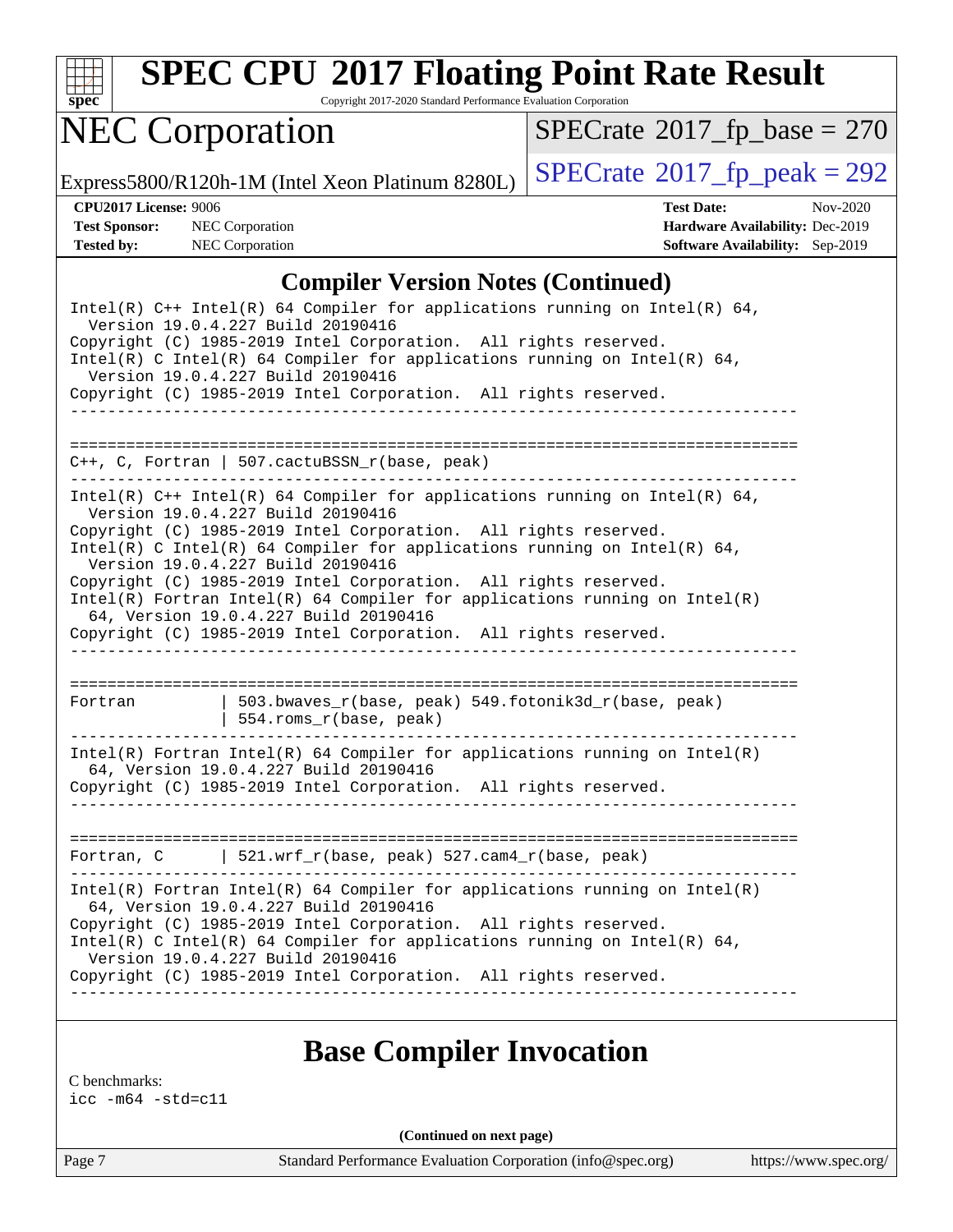

Copyright 2017-2020 Standard Performance Evaluation Corporation

# NEC Corporation

 $SPECTate$ <sup>®</sup>[2017\\_fp\\_base =](http://www.spec.org/auto/cpu2017/Docs/result-fields.html#SPECrate2017fpbase) 270

Express5800/R120h-1M (Intel Xeon Platinum 8280L)  $\vert$  [SPECrate](http://www.spec.org/auto/cpu2017/Docs/result-fields.html#SPECrate2017fppeak)®[2017\\_fp\\_peak = 2](http://www.spec.org/auto/cpu2017/Docs/result-fields.html#SPECrate2017fppeak)92

**[Test Sponsor:](http://www.spec.org/auto/cpu2017/Docs/result-fields.html#TestSponsor)** NEC Corporation **[Hardware Availability:](http://www.spec.org/auto/cpu2017/Docs/result-fields.html#HardwareAvailability)** Dec-2019 **[Tested by:](http://www.spec.org/auto/cpu2017/Docs/result-fields.html#Testedby)** NEC Corporation **[Software Availability:](http://www.spec.org/auto/cpu2017/Docs/result-fields.html#SoftwareAvailability)** Sep-2019

**[CPU2017 License:](http://www.spec.org/auto/cpu2017/Docs/result-fields.html#CPU2017License)** 9006 **[Test Date:](http://www.spec.org/auto/cpu2017/Docs/result-fields.html#TestDate)** Nov-2020

### **[Base Compiler Invocation \(Continued\)](http://www.spec.org/auto/cpu2017/Docs/result-fields.html#BaseCompilerInvocation)**

[C++ benchmarks](http://www.spec.org/auto/cpu2017/Docs/result-fields.html#CXXbenchmarks): [icpc -m64](http://www.spec.org/cpu2017/results/res2020q4/cpu2017-20201123-24437.flags.html#user_CXXbase_intel_icpc_64bit_4ecb2543ae3f1412ef961e0650ca070fec7b7afdcd6ed48761b84423119d1bf6bdf5cad15b44d48e7256388bc77273b966e5eb805aefd121eb22e9299b2ec9d9)

[Fortran benchmarks](http://www.spec.org/auto/cpu2017/Docs/result-fields.html#Fortranbenchmarks): [ifort -m64](http://www.spec.org/cpu2017/results/res2020q4/cpu2017-20201123-24437.flags.html#user_FCbase_intel_ifort_64bit_24f2bb282fbaeffd6157abe4f878425411749daecae9a33200eee2bee2fe76f3b89351d69a8130dd5949958ce389cf37ff59a95e7a40d588e8d3a57e0c3fd751)

[Benchmarks using both Fortran and C:](http://www.spec.org/auto/cpu2017/Docs/result-fields.html#BenchmarksusingbothFortranandC) [ifort -m64](http://www.spec.org/cpu2017/results/res2020q4/cpu2017-20201123-24437.flags.html#user_CC_FCbase_intel_ifort_64bit_24f2bb282fbaeffd6157abe4f878425411749daecae9a33200eee2bee2fe76f3b89351d69a8130dd5949958ce389cf37ff59a95e7a40d588e8d3a57e0c3fd751) [icc -m64 -std=c11](http://www.spec.org/cpu2017/results/res2020q4/cpu2017-20201123-24437.flags.html#user_CC_FCbase_intel_icc_64bit_c11_33ee0cdaae7deeeab2a9725423ba97205ce30f63b9926c2519791662299b76a0318f32ddfffdc46587804de3178b4f9328c46fa7c2b0cd779d7a61945c91cd35)

[Benchmarks using both C and C++](http://www.spec.org/auto/cpu2017/Docs/result-fields.html#BenchmarksusingbothCandCXX): [icpc -m64](http://www.spec.org/cpu2017/results/res2020q4/cpu2017-20201123-24437.flags.html#user_CC_CXXbase_intel_icpc_64bit_4ecb2543ae3f1412ef961e0650ca070fec7b7afdcd6ed48761b84423119d1bf6bdf5cad15b44d48e7256388bc77273b966e5eb805aefd121eb22e9299b2ec9d9) [icc -m64 -std=c11](http://www.spec.org/cpu2017/results/res2020q4/cpu2017-20201123-24437.flags.html#user_CC_CXXbase_intel_icc_64bit_c11_33ee0cdaae7deeeab2a9725423ba97205ce30f63b9926c2519791662299b76a0318f32ddfffdc46587804de3178b4f9328c46fa7c2b0cd779d7a61945c91cd35)

[Benchmarks using Fortran, C, and C++:](http://www.spec.org/auto/cpu2017/Docs/result-fields.html#BenchmarksusingFortranCandCXX) [icpc -m64](http://www.spec.org/cpu2017/results/res2020q4/cpu2017-20201123-24437.flags.html#user_CC_CXX_FCbase_intel_icpc_64bit_4ecb2543ae3f1412ef961e0650ca070fec7b7afdcd6ed48761b84423119d1bf6bdf5cad15b44d48e7256388bc77273b966e5eb805aefd121eb22e9299b2ec9d9) [icc -m64 -std=c11](http://www.spec.org/cpu2017/results/res2020q4/cpu2017-20201123-24437.flags.html#user_CC_CXX_FCbase_intel_icc_64bit_c11_33ee0cdaae7deeeab2a9725423ba97205ce30f63b9926c2519791662299b76a0318f32ddfffdc46587804de3178b4f9328c46fa7c2b0cd779d7a61945c91cd35) [ifort -m64](http://www.spec.org/cpu2017/results/res2020q4/cpu2017-20201123-24437.flags.html#user_CC_CXX_FCbase_intel_ifort_64bit_24f2bb282fbaeffd6157abe4f878425411749daecae9a33200eee2bee2fe76f3b89351d69a8130dd5949958ce389cf37ff59a95e7a40d588e8d3a57e0c3fd751)

### **[Base Portability Flags](http://www.spec.org/auto/cpu2017/Docs/result-fields.html#BasePortabilityFlags)**

 503.bwaves\_r: [-DSPEC\\_LP64](http://www.spec.org/cpu2017/results/res2020q4/cpu2017-20201123-24437.flags.html#suite_basePORTABILITY503_bwaves_r_DSPEC_LP64) 507.cactuBSSN\_r: [-DSPEC\\_LP64](http://www.spec.org/cpu2017/results/res2020q4/cpu2017-20201123-24437.flags.html#suite_basePORTABILITY507_cactuBSSN_r_DSPEC_LP64) 508.namd\_r: [-DSPEC\\_LP64](http://www.spec.org/cpu2017/results/res2020q4/cpu2017-20201123-24437.flags.html#suite_basePORTABILITY508_namd_r_DSPEC_LP64) 510.parest\_r: [-DSPEC\\_LP64](http://www.spec.org/cpu2017/results/res2020q4/cpu2017-20201123-24437.flags.html#suite_basePORTABILITY510_parest_r_DSPEC_LP64) 511.povray\_r: [-DSPEC\\_LP64](http://www.spec.org/cpu2017/results/res2020q4/cpu2017-20201123-24437.flags.html#suite_basePORTABILITY511_povray_r_DSPEC_LP64) 519.lbm\_r: [-DSPEC\\_LP64](http://www.spec.org/cpu2017/results/res2020q4/cpu2017-20201123-24437.flags.html#suite_basePORTABILITY519_lbm_r_DSPEC_LP64) 521.wrf\_r: [-DSPEC\\_LP64](http://www.spec.org/cpu2017/results/res2020q4/cpu2017-20201123-24437.flags.html#suite_basePORTABILITY521_wrf_r_DSPEC_LP64) [-DSPEC\\_CASE\\_FLAG](http://www.spec.org/cpu2017/results/res2020q4/cpu2017-20201123-24437.flags.html#b521.wrf_r_baseCPORTABILITY_DSPEC_CASE_FLAG) [-convert big\\_endian](http://www.spec.org/cpu2017/results/res2020q4/cpu2017-20201123-24437.flags.html#user_baseFPORTABILITY521_wrf_r_convert_big_endian_c3194028bc08c63ac5d04de18c48ce6d347e4e562e8892b8bdbdc0214820426deb8554edfa529a3fb25a586e65a3d812c835984020483e7e73212c4d31a38223) 526.blender\_r: [-DSPEC\\_LP64](http://www.spec.org/cpu2017/results/res2020q4/cpu2017-20201123-24437.flags.html#suite_basePORTABILITY526_blender_r_DSPEC_LP64) [-DSPEC\\_LINUX](http://www.spec.org/cpu2017/results/res2020q4/cpu2017-20201123-24437.flags.html#b526.blender_r_baseCPORTABILITY_DSPEC_LINUX) [-funsigned-char](http://www.spec.org/cpu2017/results/res2020q4/cpu2017-20201123-24437.flags.html#user_baseCPORTABILITY526_blender_r_force_uchar_40c60f00ab013830e2dd6774aeded3ff59883ba5a1fc5fc14077f794d777847726e2a5858cbc7672e36e1b067e7e5c1d9a74f7176df07886a243d7cc18edfe67) 527.cam4\_r: [-DSPEC\\_LP64](http://www.spec.org/cpu2017/results/res2020q4/cpu2017-20201123-24437.flags.html#suite_basePORTABILITY527_cam4_r_DSPEC_LP64) [-DSPEC\\_CASE\\_FLAG](http://www.spec.org/cpu2017/results/res2020q4/cpu2017-20201123-24437.flags.html#b527.cam4_r_baseCPORTABILITY_DSPEC_CASE_FLAG) 538.imagick\_r: [-DSPEC\\_LP64](http://www.spec.org/cpu2017/results/res2020q4/cpu2017-20201123-24437.flags.html#suite_basePORTABILITY538_imagick_r_DSPEC_LP64) 544.nab\_r: [-DSPEC\\_LP64](http://www.spec.org/cpu2017/results/res2020q4/cpu2017-20201123-24437.flags.html#suite_basePORTABILITY544_nab_r_DSPEC_LP64) 549.fotonik3d\_r: [-DSPEC\\_LP64](http://www.spec.org/cpu2017/results/res2020q4/cpu2017-20201123-24437.flags.html#suite_basePORTABILITY549_fotonik3d_r_DSPEC_LP64) 554.roms\_r: [-DSPEC\\_LP64](http://www.spec.org/cpu2017/results/res2020q4/cpu2017-20201123-24437.flags.html#suite_basePORTABILITY554_roms_r_DSPEC_LP64)

### **[Base Optimization Flags](http://www.spec.org/auto/cpu2017/Docs/result-fields.html#BaseOptimizationFlags)**

[C benchmarks](http://www.spec.org/auto/cpu2017/Docs/result-fields.html#Cbenchmarks):

[-xCORE-AVX2](http://www.spec.org/cpu2017/results/res2020q4/cpu2017-20201123-24437.flags.html#user_CCbase_f-xCORE-AVX2) [-ipo](http://www.spec.org/cpu2017/results/res2020q4/cpu2017-20201123-24437.flags.html#user_CCbase_f-ipo) [-O3](http://www.spec.org/cpu2017/results/res2020q4/cpu2017-20201123-24437.flags.html#user_CCbase_f-O3) [-no-prec-div](http://www.spec.org/cpu2017/results/res2020q4/cpu2017-20201123-24437.flags.html#user_CCbase_f-no-prec-div) [-qopt-prefetch](http://www.spec.org/cpu2017/results/res2020q4/cpu2017-20201123-24437.flags.html#user_CCbase_f-qopt-prefetch) [-ffinite-math-only](http://www.spec.org/cpu2017/results/res2020q4/cpu2017-20201123-24437.flags.html#user_CCbase_f_finite_math_only_cb91587bd2077682c4b38af759c288ed7c732db004271a9512da14a4f8007909a5f1427ecbf1a0fb78ff2a814402c6114ac565ca162485bbcae155b5e4258871) [-qopt-mem-layout-trans=4](http://www.spec.org/cpu2017/results/res2020q4/cpu2017-20201123-24437.flags.html#user_CCbase_f-qopt-mem-layout-trans_fa39e755916c150a61361b7846f310bcdf6f04e385ef281cadf3647acec3f0ae266d1a1d22d972a7087a248fd4e6ca390a3634700869573d231a252c784941a8)

[C++ benchmarks:](http://www.spec.org/auto/cpu2017/Docs/result-fields.html#CXXbenchmarks)

[-xCORE-AVX2](http://www.spec.org/cpu2017/results/res2020q4/cpu2017-20201123-24437.flags.html#user_CXXbase_f-xCORE-AVX2) [-ipo](http://www.spec.org/cpu2017/results/res2020q4/cpu2017-20201123-24437.flags.html#user_CXXbase_f-ipo) [-O3](http://www.spec.org/cpu2017/results/res2020q4/cpu2017-20201123-24437.flags.html#user_CXXbase_f-O3) [-no-prec-div](http://www.spec.org/cpu2017/results/res2020q4/cpu2017-20201123-24437.flags.html#user_CXXbase_f-no-prec-div) [-qopt-prefetch](http://www.spec.org/cpu2017/results/res2020q4/cpu2017-20201123-24437.flags.html#user_CXXbase_f-qopt-prefetch) [-ffinite-math-only](http://www.spec.org/cpu2017/results/res2020q4/cpu2017-20201123-24437.flags.html#user_CXXbase_f_finite_math_only_cb91587bd2077682c4b38af759c288ed7c732db004271a9512da14a4f8007909a5f1427ecbf1a0fb78ff2a814402c6114ac565ca162485bbcae155b5e4258871) [-qopt-mem-layout-trans=4](http://www.spec.org/cpu2017/results/res2020q4/cpu2017-20201123-24437.flags.html#user_CXXbase_f-qopt-mem-layout-trans_fa39e755916c150a61361b7846f310bcdf6f04e385ef281cadf3647acec3f0ae266d1a1d22d972a7087a248fd4e6ca390a3634700869573d231a252c784941a8)

**(Continued on next page)**

Page 8 Standard Performance Evaluation Corporation [\(info@spec.org\)](mailto:info@spec.org) <https://www.spec.org/>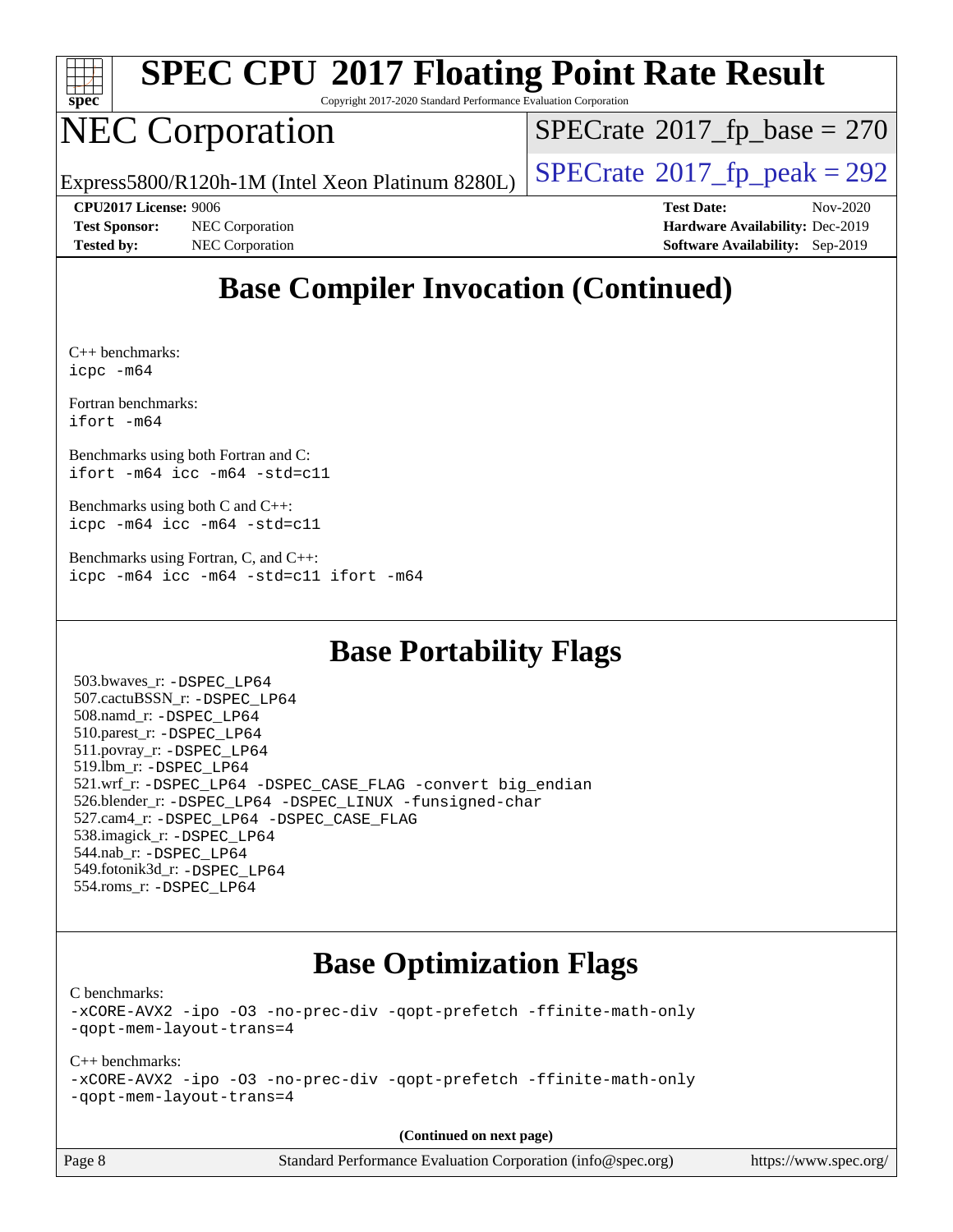

Copyright 2017-2020 Standard Performance Evaluation Corporation

# NEC Corporation

 $SPECrate$ <sup>®</sup>[2017\\_fp\\_base =](http://www.spec.org/auto/cpu2017/Docs/result-fields.html#SPECrate2017fpbase) 270

Express5800/R120h-1M (Intel Xeon Platinum 8280L)  $\vert$  [SPECrate](http://www.spec.org/auto/cpu2017/Docs/result-fields.html#SPECrate2017fppeak)®[2017\\_fp\\_peak = 2](http://www.spec.org/auto/cpu2017/Docs/result-fields.html#SPECrate2017fppeak)92

**[Test Sponsor:](http://www.spec.org/auto/cpu2017/Docs/result-fields.html#TestSponsor)** NEC Corporation **[Hardware Availability:](http://www.spec.org/auto/cpu2017/Docs/result-fields.html#HardwareAvailability)** Dec-2019 **[Tested by:](http://www.spec.org/auto/cpu2017/Docs/result-fields.html#Testedby)** NEC Corporation **[Software Availability:](http://www.spec.org/auto/cpu2017/Docs/result-fields.html#SoftwareAvailability)** Sep-2019

**[CPU2017 License:](http://www.spec.org/auto/cpu2017/Docs/result-fields.html#CPU2017License)** 9006 **[Test Date:](http://www.spec.org/auto/cpu2017/Docs/result-fields.html#TestDate)** Nov-2020

## **[Base Optimization Flags \(Continued\)](http://www.spec.org/auto/cpu2017/Docs/result-fields.html#BaseOptimizationFlags)**

[Fortran benchmarks](http://www.spec.org/auto/cpu2017/Docs/result-fields.html#Fortranbenchmarks):

[-xCORE-AVX2](http://www.spec.org/cpu2017/results/res2020q4/cpu2017-20201123-24437.flags.html#user_FCbase_f-xCORE-AVX2) [-ipo](http://www.spec.org/cpu2017/results/res2020q4/cpu2017-20201123-24437.flags.html#user_FCbase_f-ipo) [-O3](http://www.spec.org/cpu2017/results/res2020q4/cpu2017-20201123-24437.flags.html#user_FCbase_f-O3) [-no-prec-div](http://www.spec.org/cpu2017/results/res2020q4/cpu2017-20201123-24437.flags.html#user_FCbase_f-no-prec-div) [-qopt-prefetch](http://www.spec.org/cpu2017/results/res2020q4/cpu2017-20201123-24437.flags.html#user_FCbase_f-qopt-prefetch) [-ffinite-math-only](http://www.spec.org/cpu2017/results/res2020q4/cpu2017-20201123-24437.flags.html#user_FCbase_f_finite_math_only_cb91587bd2077682c4b38af759c288ed7c732db004271a9512da14a4f8007909a5f1427ecbf1a0fb78ff2a814402c6114ac565ca162485bbcae155b5e4258871) [-qopt-mem-layout-trans=4](http://www.spec.org/cpu2017/results/res2020q4/cpu2017-20201123-24437.flags.html#user_FCbase_f-qopt-mem-layout-trans_fa39e755916c150a61361b7846f310bcdf6f04e385ef281cadf3647acec3f0ae266d1a1d22d972a7087a248fd4e6ca390a3634700869573d231a252c784941a8) [-auto](http://www.spec.org/cpu2017/results/res2020q4/cpu2017-20201123-24437.flags.html#user_FCbase_f-auto) [-nostandard-realloc-lhs](http://www.spec.org/cpu2017/results/res2020q4/cpu2017-20201123-24437.flags.html#user_FCbase_f_2003_std_realloc_82b4557e90729c0f113870c07e44d33d6f5a304b4f63d4c15d2d0f1fab99f5daaed73bdb9275d9ae411527f28b936061aa8b9c8f2d63842963b95c9dd6426b8a) [-align array32byte](http://www.spec.org/cpu2017/results/res2020q4/cpu2017-20201123-24437.flags.html#user_FCbase_align_array32byte_b982fe038af199962ba9a80c053b8342c548c85b40b8e86eb3cc33dee0d7986a4af373ac2d51c3f7cf710a18d62fdce2948f201cd044323541f22fc0fffc51b6)

[Benchmarks using both Fortran and C](http://www.spec.org/auto/cpu2017/Docs/result-fields.html#BenchmarksusingbothFortranandC): [-xCORE-AVX2](http://www.spec.org/cpu2017/results/res2020q4/cpu2017-20201123-24437.flags.html#user_CC_FCbase_f-xCORE-AVX2) [-ipo](http://www.spec.org/cpu2017/results/res2020q4/cpu2017-20201123-24437.flags.html#user_CC_FCbase_f-ipo) [-O3](http://www.spec.org/cpu2017/results/res2020q4/cpu2017-20201123-24437.flags.html#user_CC_FCbase_f-O3) [-no-prec-div](http://www.spec.org/cpu2017/results/res2020q4/cpu2017-20201123-24437.flags.html#user_CC_FCbase_f-no-prec-div) [-qopt-prefetch](http://www.spec.org/cpu2017/results/res2020q4/cpu2017-20201123-24437.flags.html#user_CC_FCbase_f-qopt-prefetch) [-ffinite-math-only](http://www.spec.org/cpu2017/results/res2020q4/cpu2017-20201123-24437.flags.html#user_CC_FCbase_f_finite_math_only_cb91587bd2077682c4b38af759c288ed7c732db004271a9512da14a4f8007909a5f1427ecbf1a0fb78ff2a814402c6114ac565ca162485bbcae155b5e4258871) [-qopt-mem-layout-trans=4](http://www.spec.org/cpu2017/results/res2020q4/cpu2017-20201123-24437.flags.html#user_CC_FCbase_f-qopt-mem-layout-trans_fa39e755916c150a61361b7846f310bcdf6f04e385ef281cadf3647acec3f0ae266d1a1d22d972a7087a248fd4e6ca390a3634700869573d231a252c784941a8) [-auto](http://www.spec.org/cpu2017/results/res2020q4/cpu2017-20201123-24437.flags.html#user_CC_FCbase_f-auto) [-nostandard-realloc-lhs](http://www.spec.org/cpu2017/results/res2020q4/cpu2017-20201123-24437.flags.html#user_CC_FCbase_f_2003_std_realloc_82b4557e90729c0f113870c07e44d33d6f5a304b4f63d4c15d2d0f1fab99f5daaed73bdb9275d9ae411527f28b936061aa8b9c8f2d63842963b95c9dd6426b8a)

[-align array32byte](http://www.spec.org/cpu2017/results/res2020q4/cpu2017-20201123-24437.flags.html#user_CC_FCbase_align_array32byte_b982fe038af199962ba9a80c053b8342c548c85b40b8e86eb3cc33dee0d7986a4af373ac2d51c3f7cf710a18d62fdce2948f201cd044323541f22fc0fffc51b6)

#### [Benchmarks using both C and C++](http://www.spec.org/auto/cpu2017/Docs/result-fields.html#BenchmarksusingbothCandCXX): [-xCORE-AVX2](http://www.spec.org/cpu2017/results/res2020q4/cpu2017-20201123-24437.flags.html#user_CC_CXXbase_f-xCORE-AVX2) [-ipo](http://www.spec.org/cpu2017/results/res2020q4/cpu2017-20201123-24437.flags.html#user_CC_CXXbase_f-ipo) [-O3](http://www.spec.org/cpu2017/results/res2020q4/cpu2017-20201123-24437.flags.html#user_CC_CXXbase_f-O3) [-no-prec-div](http://www.spec.org/cpu2017/results/res2020q4/cpu2017-20201123-24437.flags.html#user_CC_CXXbase_f-no-prec-div) [-qopt-prefetch](http://www.spec.org/cpu2017/results/res2020q4/cpu2017-20201123-24437.flags.html#user_CC_CXXbase_f-qopt-prefetch) [-ffinite-math-only](http://www.spec.org/cpu2017/results/res2020q4/cpu2017-20201123-24437.flags.html#user_CC_CXXbase_f_finite_math_only_cb91587bd2077682c4b38af759c288ed7c732db004271a9512da14a4f8007909a5f1427ecbf1a0fb78ff2a814402c6114ac565ca162485bbcae155b5e4258871) [-qopt-mem-layout-trans=4](http://www.spec.org/cpu2017/results/res2020q4/cpu2017-20201123-24437.flags.html#user_CC_CXXbase_f-qopt-mem-layout-trans_fa39e755916c150a61361b7846f310bcdf6f04e385ef281cadf3647acec3f0ae266d1a1d22d972a7087a248fd4e6ca390a3634700869573d231a252c784941a8)

#### [Benchmarks using Fortran, C, and C++:](http://www.spec.org/auto/cpu2017/Docs/result-fields.html#BenchmarksusingFortranCandCXX)

[-xCORE-AVX2](http://www.spec.org/cpu2017/results/res2020q4/cpu2017-20201123-24437.flags.html#user_CC_CXX_FCbase_f-xCORE-AVX2) [-ipo](http://www.spec.org/cpu2017/results/res2020q4/cpu2017-20201123-24437.flags.html#user_CC_CXX_FCbase_f-ipo) [-O3](http://www.spec.org/cpu2017/results/res2020q4/cpu2017-20201123-24437.flags.html#user_CC_CXX_FCbase_f-O3) [-no-prec-div](http://www.spec.org/cpu2017/results/res2020q4/cpu2017-20201123-24437.flags.html#user_CC_CXX_FCbase_f-no-prec-div) [-qopt-prefetch](http://www.spec.org/cpu2017/results/res2020q4/cpu2017-20201123-24437.flags.html#user_CC_CXX_FCbase_f-qopt-prefetch) [-ffinite-math-only](http://www.spec.org/cpu2017/results/res2020q4/cpu2017-20201123-24437.flags.html#user_CC_CXX_FCbase_f_finite_math_only_cb91587bd2077682c4b38af759c288ed7c732db004271a9512da14a4f8007909a5f1427ecbf1a0fb78ff2a814402c6114ac565ca162485bbcae155b5e4258871) [-qopt-mem-layout-trans=4](http://www.spec.org/cpu2017/results/res2020q4/cpu2017-20201123-24437.flags.html#user_CC_CXX_FCbase_f-qopt-mem-layout-trans_fa39e755916c150a61361b7846f310bcdf6f04e385ef281cadf3647acec3f0ae266d1a1d22d972a7087a248fd4e6ca390a3634700869573d231a252c784941a8) [-auto](http://www.spec.org/cpu2017/results/res2020q4/cpu2017-20201123-24437.flags.html#user_CC_CXX_FCbase_f-auto) [-nostandard-realloc-lhs](http://www.spec.org/cpu2017/results/res2020q4/cpu2017-20201123-24437.flags.html#user_CC_CXX_FCbase_f_2003_std_realloc_82b4557e90729c0f113870c07e44d33d6f5a304b4f63d4c15d2d0f1fab99f5daaed73bdb9275d9ae411527f28b936061aa8b9c8f2d63842963b95c9dd6426b8a) [-align array32byte](http://www.spec.org/cpu2017/results/res2020q4/cpu2017-20201123-24437.flags.html#user_CC_CXX_FCbase_align_array32byte_b982fe038af199962ba9a80c053b8342c548c85b40b8e86eb3cc33dee0d7986a4af373ac2d51c3f7cf710a18d62fdce2948f201cd044323541f22fc0fffc51b6)

### **[Peak Compiler Invocation](http://www.spec.org/auto/cpu2017/Docs/result-fields.html#PeakCompilerInvocation)**

[C benchmarks](http://www.spec.org/auto/cpu2017/Docs/result-fields.html#Cbenchmarks): [icc -m64 -std=c11](http://www.spec.org/cpu2017/results/res2020q4/cpu2017-20201123-24437.flags.html#user_CCpeak_intel_icc_64bit_c11_33ee0cdaae7deeeab2a9725423ba97205ce30f63b9926c2519791662299b76a0318f32ddfffdc46587804de3178b4f9328c46fa7c2b0cd779d7a61945c91cd35)

[C++ benchmarks:](http://www.spec.org/auto/cpu2017/Docs/result-fields.html#CXXbenchmarks) [icpc -m64](http://www.spec.org/cpu2017/results/res2020q4/cpu2017-20201123-24437.flags.html#user_CXXpeak_intel_icpc_64bit_4ecb2543ae3f1412ef961e0650ca070fec7b7afdcd6ed48761b84423119d1bf6bdf5cad15b44d48e7256388bc77273b966e5eb805aefd121eb22e9299b2ec9d9)

[Fortran benchmarks](http://www.spec.org/auto/cpu2017/Docs/result-fields.html#Fortranbenchmarks): [ifort -m64](http://www.spec.org/cpu2017/results/res2020q4/cpu2017-20201123-24437.flags.html#user_FCpeak_intel_ifort_64bit_24f2bb282fbaeffd6157abe4f878425411749daecae9a33200eee2bee2fe76f3b89351d69a8130dd5949958ce389cf37ff59a95e7a40d588e8d3a57e0c3fd751)

[Benchmarks using both Fortran and C](http://www.spec.org/auto/cpu2017/Docs/result-fields.html#BenchmarksusingbothFortranandC): [ifort -m64](http://www.spec.org/cpu2017/results/res2020q4/cpu2017-20201123-24437.flags.html#user_CC_FCpeak_intel_ifort_64bit_24f2bb282fbaeffd6157abe4f878425411749daecae9a33200eee2bee2fe76f3b89351d69a8130dd5949958ce389cf37ff59a95e7a40d588e8d3a57e0c3fd751) [icc -m64 -std=c11](http://www.spec.org/cpu2017/results/res2020q4/cpu2017-20201123-24437.flags.html#user_CC_FCpeak_intel_icc_64bit_c11_33ee0cdaae7deeeab2a9725423ba97205ce30f63b9926c2519791662299b76a0318f32ddfffdc46587804de3178b4f9328c46fa7c2b0cd779d7a61945c91cd35)

[Benchmarks using both C and C++](http://www.spec.org/auto/cpu2017/Docs/result-fields.html#BenchmarksusingbothCandCXX): [icpc -m64](http://www.spec.org/cpu2017/results/res2020q4/cpu2017-20201123-24437.flags.html#user_CC_CXXpeak_intel_icpc_64bit_4ecb2543ae3f1412ef961e0650ca070fec7b7afdcd6ed48761b84423119d1bf6bdf5cad15b44d48e7256388bc77273b966e5eb805aefd121eb22e9299b2ec9d9) [icc -m64 -std=c11](http://www.spec.org/cpu2017/results/res2020q4/cpu2017-20201123-24437.flags.html#user_CC_CXXpeak_intel_icc_64bit_c11_33ee0cdaae7deeeab2a9725423ba97205ce30f63b9926c2519791662299b76a0318f32ddfffdc46587804de3178b4f9328c46fa7c2b0cd779d7a61945c91cd35)

[Benchmarks using Fortran, C, and C++:](http://www.spec.org/auto/cpu2017/Docs/result-fields.html#BenchmarksusingFortranCandCXX) [icpc -m64](http://www.spec.org/cpu2017/results/res2020q4/cpu2017-20201123-24437.flags.html#user_CC_CXX_FCpeak_intel_icpc_64bit_4ecb2543ae3f1412ef961e0650ca070fec7b7afdcd6ed48761b84423119d1bf6bdf5cad15b44d48e7256388bc77273b966e5eb805aefd121eb22e9299b2ec9d9) [icc -m64 -std=c11](http://www.spec.org/cpu2017/results/res2020q4/cpu2017-20201123-24437.flags.html#user_CC_CXX_FCpeak_intel_icc_64bit_c11_33ee0cdaae7deeeab2a9725423ba97205ce30f63b9926c2519791662299b76a0318f32ddfffdc46587804de3178b4f9328c46fa7c2b0cd779d7a61945c91cd35) [ifort -m64](http://www.spec.org/cpu2017/results/res2020q4/cpu2017-20201123-24437.flags.html#user_CC_CXX_FCpeak_intel_ifort_64bit_24f2bb282fbaeffd6157abe4f878425411749daecae9a33200eee2bee2fe76f3b89351d69a8130dd5949958ce389cf37ff59a95e7a40d588e8d3a57e0c3fd751)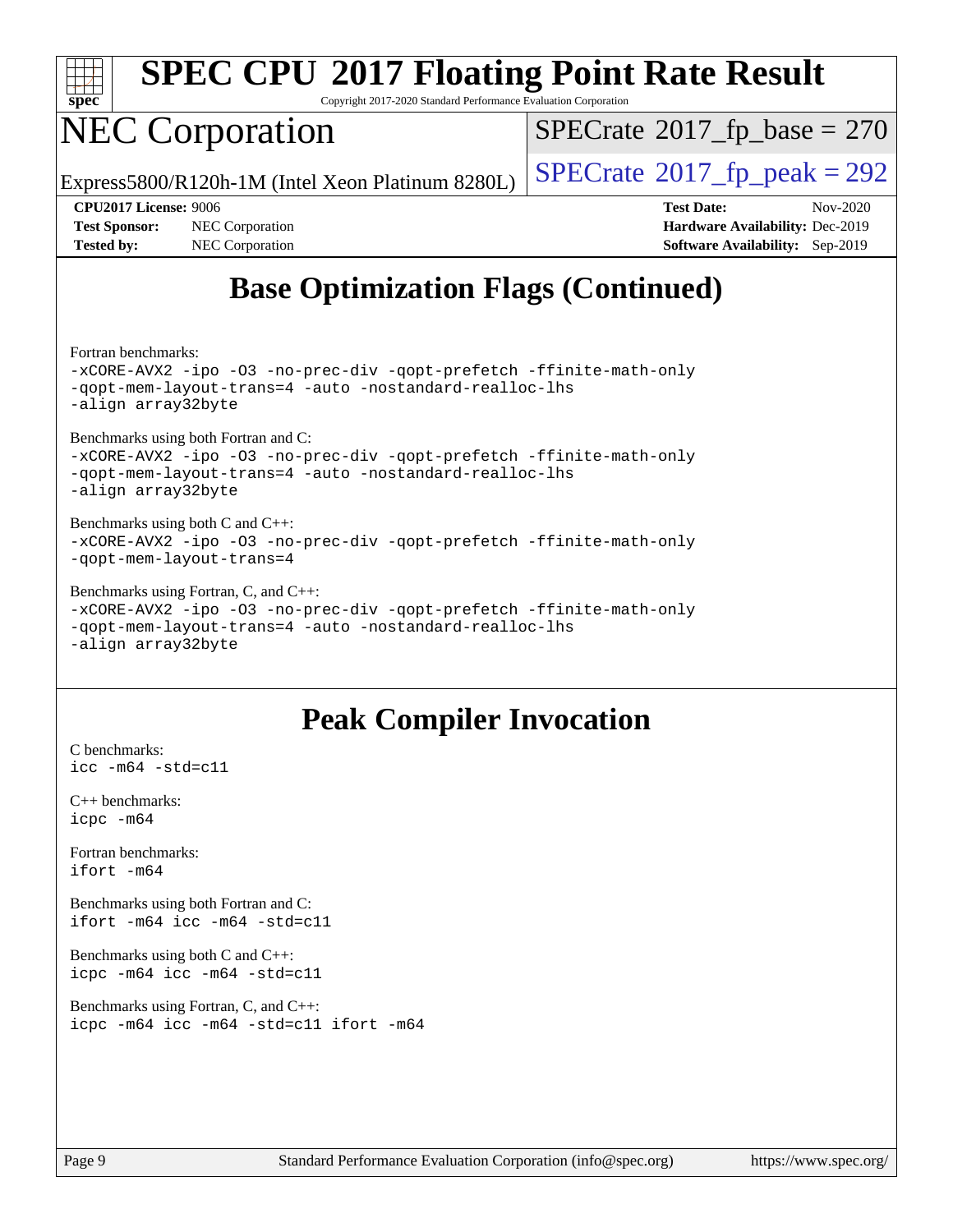

Copyright 2017-2020 Standard Performance Evaluation Corporation

# NEC Corporation

 $SPECrate$ <sup>®</sup>[2017\\_fp\\_base =](http://www.spec.org/auto/cpu2017/Docs/result-fields.html#SPECrate2017fpbase) 270

Express5800/R120h-1M (Intel Xeon Platinum 8280L)  $\vert$  [SPECrate](http://www.spec.org/auto/cpu2017/Docs/result-fields.html#SPECrate2017fppeak)®[2017\\_fp\\_peak = 2](http://www.spec.org/auto/cpu2017/Docs/result-fields.html#SPECrate2017fppeak)92

**[Test Sponsor:](http://www.spec.org/auto/cpu2017/Docs/result-fields.html#TestSponsor)** NEC Corporation **[Hardware Availability:](http://www.spec.org/auto/cpu2017/Docs/result-fields.html#HardwareAvailability)** Dec-2019 **[Tested by:](http://www.spec.org/auto/cpu2017/Docs/result-fields.html#Testedby)** NEC Corporation **[Software Availability:](http://www.spec.org/auto/cpu2017/Docs/result-fields.html#SoftwareAvailability)** Sep-2019

**[CPU2017 License:](http://www.spec.org/auto/cpu2017/Docs/result-fields.html#CPU2017License)** 9006 **[Test Date:](http://www.spec.org/auto/cpu2017/Docs/result-fields.html#TestDate)** Nov-2020

### **[Peak Portability Flags](http://www.spec.org/auto/cpu2017/Docs/result-fields.html#PeakPortabilityFlags)**

Same as Base Portability Flags

### **[Peak Optimization Flags](http://www.spec.org/auto/cpu2017/Docs/result-fields.html#PeakOptimizationFlags)**

[C benchmarks](http://www.spec.org/auto/cpu2017/Docs/result-fields.html#Cbenchmarks):

 519.lbm\_r: [-prof-gen](http://www.spec.org/cpu2017/results/res2020q4/cpu2017-20201123-24437.flags.html#user_peakPASS1_CFLAGSPASS1_LDFLAGS519_lbm_r_prof_gen_5aa4926d6013ddb2a31985c654b3eb18169fc0c6952a63635c234f711e6e63dd76e94ad52365559451ec499a2cdb89e4dc58ba4c67ef54ca681ffbe1461d6b36)(pass 1) [-prof-use](http://www.spec.org/cpu2017/results/res2020q4/cpu2017-20201123-24437.flags.html#user_peakPASS2_CFLAGSPASS2_LDFLAGS519_lbm_r_prof_use_1a21ceae95f36a2b53c25747139a6c16ca95bd9def2a207b4f0849963b97e94f5260e30a0c64f4bb623698870e679ca08317ef8150905d41bd88c6f78df73f19)(pass 2) [-ipo](http://www.spec.org/cpu2017/results/res2020q4/cpu2017-20201123-24437.flags.html#user_peakPASS1_COPTIMIZEPASS2_COPTIMIZE519_lbm_r_f-ipo) [-xCORE-AVX2](http://www.spec.org/cpu2017/results/res2020q4/cpu2017-20201123-24437.flags.html#user_peakPASS2_COPTIMIZE519_lbm_r_f-xCORE-AVX2) [-O3](http://www.spec.org/cpu2017/results/res2020q4/cpu2017-20201123-24437.flags.html#user_peakPASS1_COPTIMIZEPASS2_COPTIMIZE519_lbm_r_f-O3) [-no-prec-div](http://www.spec.org/cpu2017/results/res2020q4/cpu2017-20201123-24437.flags.html#user_peakPASS1_COPTIMIZEPASS2_COPTIMIZE519_lbm_r_f-no-prec-div) [-qopt-prefetch](http://www.spec.org/cpu2017/results/res2020q4/cpu2017-20201123-24437.flags.html#user_peakPASS1_COPTIMIZEPASS2_COPTIMIZE519_lbm_r_f-qopt-prefetch) [-ffinite-math-only](http://www.spec.org/cpu2017/results/res2020q4/cpu2017-20201123-24437.flags.html#user_peakPASS1_COPTIMIZEPASS2_COPTIMIZE519_lbm_r_f_finite_math_only_cb91587bd2077682c4b38af759c288ed7c732db004271a9512da14a4f8007909a5f1427ecbf1a0fb78ff2a814402c6114ac565ca162485bbcae155b5e4258871) [-qopt-mem-layout-trans=4](http://www.spec.org/cpu2017/results/res2020q4/cpu2017-20201123-24437.flags.html#user_peakPASS1_COPTIMIZEPASS2_COPTIMIZE519_lbm_r_f-qopt-mem-layout-trans_fa39e755916c150a61361b7846f310bcdf6f04e385ef281cadf3647acec3f0ae266d1a1d22d972a7087a248fd4e6ca390a3634700869573d231a252c784941a8)

 538.imagick\_r: [-xCORE-AVX2](http://www.spec.org/cpu2017/results/res2020q4/cpu2017-20201123-24437.flags.html#user_peakCOPTIMIZE538_imagick_r_f-xCORE-AVX2) [-ipo](http://www.spec.org/cpu2017/results/res2020q4/cpu2017-20201123-24437.flags.html#user_peakCOPTIMIZE538_imagick_r_f-ipo) [-O3](http://www.spec.org/cpu2017/results/res2020q4/cpu2017-20201123-24437.flags.html#user_peakCOPTIMIZE538_imagick_r_f-O3) [-no-prec-div](http://www.spec.org/cpu2017/results/res2020q4/cpu2017-20201123-24437.flags.html#user_peakCOPTIMIZE538_imagick_r_f-no-prec-div) [-qopt-prefetch](http://www.spec.org/cpu2017/results/res2020q4/cpu2017-20201123-24437.flags.html#user_peakCOPTIMIZE538_imagick_r_f-qopt-prefetch) [-ffinite-math-only](http://www.spec.org/cpu2017/results/res2020q4/cpu2017-20201123-24437.flags.html#user_peakCOPTIMIZE538_imagick_r_f_finite_math_only_cb91587bd2077682c4b38af759c288ed7c732db004271a9512da14a4f8007909a5f1427ecbf1a0fb78ff2a814402c6114ac565ca162485bbcae155b5e4258871) [-qopt-mem-layout-trans=4](http://www.spec.org/cpu2017/results/res2020q4/cpu2017-20201123-24437.flags.html#user_peakCOPTIMIZE538_imagick_r_f-qopt-mem-layout-trans_fa39e755916c150a61361b7846f310bcdf6f04e385ef281cadf3647acec3f0ae266d1a1d22d972a7087a248fd4e6ca390a3634700869573d231a252c784941a8)

 $544$ .nab\_r: basepeak = yes

[C++ benchmarks:](http://www.spec.org/auto/cpu2017/Docs/result-fields.html#CXXbenchmarks)

```
 508.namd_r: -prof-gen(pass 1) -prof-use(pass 2) -ipo -xCORE-AVX2 -O3
-no-prec-div -qopt-prefetch -ffinite-math-only
-qopt-mem-layout-trans=4
```
 510.parest\_r: [-xCORE-AVX2](http://www.spec.org/cpu2017/results/res2020q4/cpu2017-20201123-24437.flags.html#user_peakCXXOPTIMIZE510_parest_r_f-xCORE-AVX2) [-ipo](http://www.spec.org/cpu2017/results/res2020q4/cpu2017-20201123-24437.flags.html#user_peakCXXOPTIMIZE510_parest_r_f-ipo) [-O3](http://www.spec.org/cpu2017/results/res2020q4/cpu2017-20201123-24437.flags.html#user_peakCXXOPTIMIZE510_parest_r_f-O3) [-no-prec-div](http://www.spec.org/cpu2017/results/res2020q4/cpu2017-20201123-24437.flags.html#user_peakCXXOPTIMIZE510_parest_r_f-no-prec-div) [-qopt-prefetch](http://www.spec.org/cpu2017/results/res2020q4/cpu2017-20201123-24437.flags.html#user_peakCXXOPTIMIZE510_parest_r_f-qopt-prefetch) [-ffinite-math-only](http://www.spec.org/cpu2017/results/res2020q4/cpu2017-20201123-24437.flags.html#user_peakCXXOPTIMIZE510_parest_r_f_finite_math_only_cb91587bd2077682c4b38af759c288ed7c732db004271a9512da14a4f8007909a5f1427ecbf1a0fb78ff2a814402c6114ac565ca162485bbcae155b5e4258871) [-qopt-mem-layout-trans=4](http://www.spec.org/cpu2017/results/res2020q4/cpu2017-20201123-24437.flags.html#user_peakCXXOPTIMIZE510_parest_r_f-qopt-mem-layout-trans_fa39e755916c150a61361b7846f310bcdf6f04e385ef281cadf3647acec3f0ae266d1a1d22d972a7087a248fd4e6ca390a3634700869573d231a252c784941a8)

[Fortran benchmarks](http://www.spec.org/auto/cpu2017/Docs/result-fields.html#Fortranbenchmarks):

 503.bwaves\_r: [-xCORE-AVX2](http://www.spec.org/cpu2017/results/res2020q4/cpu2017-20201123-24437.flags.html#user_peakFOPTIMIZE503_bwaves_r_f-xCORE-AVX2) [-ipo](http://www.spec.org/cpu2017/results/res2020q4/cpu2017-20201123-24437.flags.html#user_peakFOPTIMIZE503_bwaves_r_f-ipo) [-O3](http://www.spec.org/cpu2017/results/res2020q4/cpu2017-20201123-24437.flags.html#user_peakFOPTIMIZE503_bwaves_r_f-O3) [-no-prec-div](http://www.spec.org/cpu2017/results/res2020q4/cpu2017-20201123-24437.flags.html#user_peakFOPTIMIZE503_bwaves_r_f-no-prec-div) [-qopt-prefetch](http://www.spec.org/cpu2017/results/res2020q4/cpu2017-20201123-24437.flags.html#user_peakFOPTIMIZE503_bwaves_r_f-qopt-prefetch) [-ffinite-math-only](http://www.spec.org/cpu2017/results/res2020q4/cpu2017-20201123-24437.flags.html#user_peakFOPTIMIZE503_bwaves_r_f_finite_math_only_cb91587bd2077682c4b38af759c288ed7c732db004271a9512da14a4f8007909a5f1427ecbf1a0fb78ff2a814402c6114ac565ca162485bbcae155b5e4258871) [-qopt-mem-layout-trans=4](http://www.spec.org/cpu2017/results/res2020q4/cpu2017-20201123-24437.flags.html#user_peakFOPTIMIZE503_bwaves_r_f-qopt-mem-layout-trans_fa39e755916c150a61361b7846f310bcdf6f04e385ef281cadf3647acec3f0ae266d1a1d22d972a7087a248fd4e6ca390a3634700869573d231a252c784941a8) [-auto](http://www.spec.org/cpu2017/results/res2020q4/cpu2017-20201123-24437.flags.html#user_peakFOPTIMIZE503_bwaves_r_f-auto) [-nostandard-realloc-lhs](http://www.spec.org/cpu2017/results/res2020q4/cpu2017-20201123-24437.flags.html#user_peakEXTRA_FOPTIMIZE503_bwaves_r_f_2003_std_realloc_82b4557e90729c0f113870c07e44d33d6f5a304b4f63d4c15d2d0f1fab99f5daaed73bdb9275d9ae411527f28b936061aa8b9c8f2d63842963b95c9dd6426b8a) [-align array32byte](http://www.spec.org/cpu2017/results/res2020q4/cpu2017-20201123-24437.flags.html#user_peakEXTRA_FOPTIMIZE503_bwaves_r_align_array32byte_b982fe038af199962ba9a80c053b8342c548c85b40b8e86eb3cc33dee0d7986a4af373ac2d51c3f7cf710a18d62fdce2948f201cd044323541f22fc0fffc51b6)

549.fotonik3d\_r: Same as 503.bwaves\_r

 554.roms\_r: [-prof-gen](http://www.spec.org/cpu2017/results/res2020q4/cpu2017-20201123-24437.flags.html#user_peakPASS1_FFLAGSPASS1_LDFLAGS554_roms_r_prof_gen_5aa4926d6013ddb2a31985c654b3eb18169fc0c6952a63635c234f711e6e63dd76e94ad52365559451ec499a2cdb89e4dc58ba4c67ef54ca681ffbe1461d6b36)(pass 1) [-prof-use](http://www.spec.org/cpu2017/results/res2020q4/cpu2017-20201123-24437.flags.html#user_peakPASS2_FFLAGSPASS2_LDFLAGS554_roms_r_prof_use_1a21ceae95f36a2b53c25747139a6c16ca95bd9def2a207b4f0849963b97e94f5260e30a0c64f4bb623698870e679ca08317ef8150905d41bd88c6f78df73f19)(pass 2) [-ipo](http://www.spec.org/cpu2017/results/res2020q4/cpu2017-20201123-24437.flags.html#user_peakPASS1_FOPTIMIZEPASS2_FOPTIMIZE554_roms_r_f-ipo) [-xCORE-AVX2](http://www.spec.org/cpu2017/results/res2020q4/cpu2017-20201123-24437.flags.html#user_peakPASS2_FOPTIMIZE554_roms_r_f-xCORE-AVX2) [-O3](http://www.spec.org/cpu2017/results/res2020q4/cpu2017-20201123-24437.flags.html#user_peakPASS1_FOPTIMIZEPASS2_FOPTIMIZE554_roms_r_f-O3) [-no-prec-div](http://www.spec.org/cpu2017/results/res2020q4/cpu2017-20201123-24437.flags.html#user_peakPASS1_FOPTIMIZEPASS2_FOPTIMIZE554_roms_r_f-no-prec-div) [-qopt-prefetch](http://www.spec.org/cpu2017/results/res2020q4/cpu2017-20201123-24437.flags.html#user_peakPASS1_FOPTIMIZEPASS2_FOPTIMIZE554_roms_r_f-qopt-prefetch) [-ffinite-math-only](http://www.spec.org/cpu2017/results/res2020q4/cpu2017-20201123-24437.flags.html#user_peakPASS1_FOPTIMIZEPASS2_FOPTIMIZE554_roms_r_f_finite_math_only_cb91587bd2077682c4b38af759c288ed7c732db004271a9512da14a4f8007909a5f1427ecbf1a0fb78ff2a814402c6114ac565ca162485bbcae155b5e4258871) [-qopt-mem-layout-trans=4](http://www.spec.org/cpu2017/results/res2020q4/cpu2017-20201123-24437.flags.html#user_peakPASS1_FOPTIMIZEPASS2_FOPTIMIZE554_roms_r_f-qopt-mem-layout-trans_fa39e755916c150a61361b7846f310bcdf6f04e385ef281cadf3647acec3f0ae266d1a1d22d972a7087a248fd4e6ca390a3634700869573d231a252c784941a8) [-auto](http://www.spec.org/cpu2017/results/res2020q4/cpu2017-20201123-24437.flags.html#user_peakPASS2_FOPTIMIZE554_roms_r_f-auto) [-nostandard-realloc-lhs](http://www.spec.org/cpu2017/results/res2020q4/cpu2017-20201123-24437.flags.html#user_peakEXTRA_FOPTIMIZE554_roms_r_f_2003_std_realloc_82b4557e90729c0f113870c07e44d33d6f5a304b4f63d4c15d2d0f1fab99f5daaed73bdb9275d9ae411527f28b936061aa8b9c8f2d63842963b95c9dd6426b8a) [-align array32byte](http://www.spec.org/cpu2017/results/res2020q4/cpu2017-20201123-24437.flags.html#user_peakEXTRA_FOPTIMIZE554_roms_r_align_array32byte_b982fe038af199962ba9a80c053b8342c548c85b40b8e86eb3cc33dee0d7986a4af373ac2d51c3f7cf710a18d62fdce2948f201cd044323541f22fc0fffc51b6)

[Benchmarks using both Fortran and C](http://www.spec.org/auto/cpu2017/Docs/result-fields.html#BenchmarksusingbothFortranandC):

```
-prof-gen(pass 1) -prof-use(pass 2) -ipo -xCORE-AVX2 -O3
-no-prec-div -qopt-prefetch -ffinite-math-only
-qopt-mem-layout-trans=4 -auto -nostandard-realloc-lhs
-align array32byte
```
**(Continued on next page)**